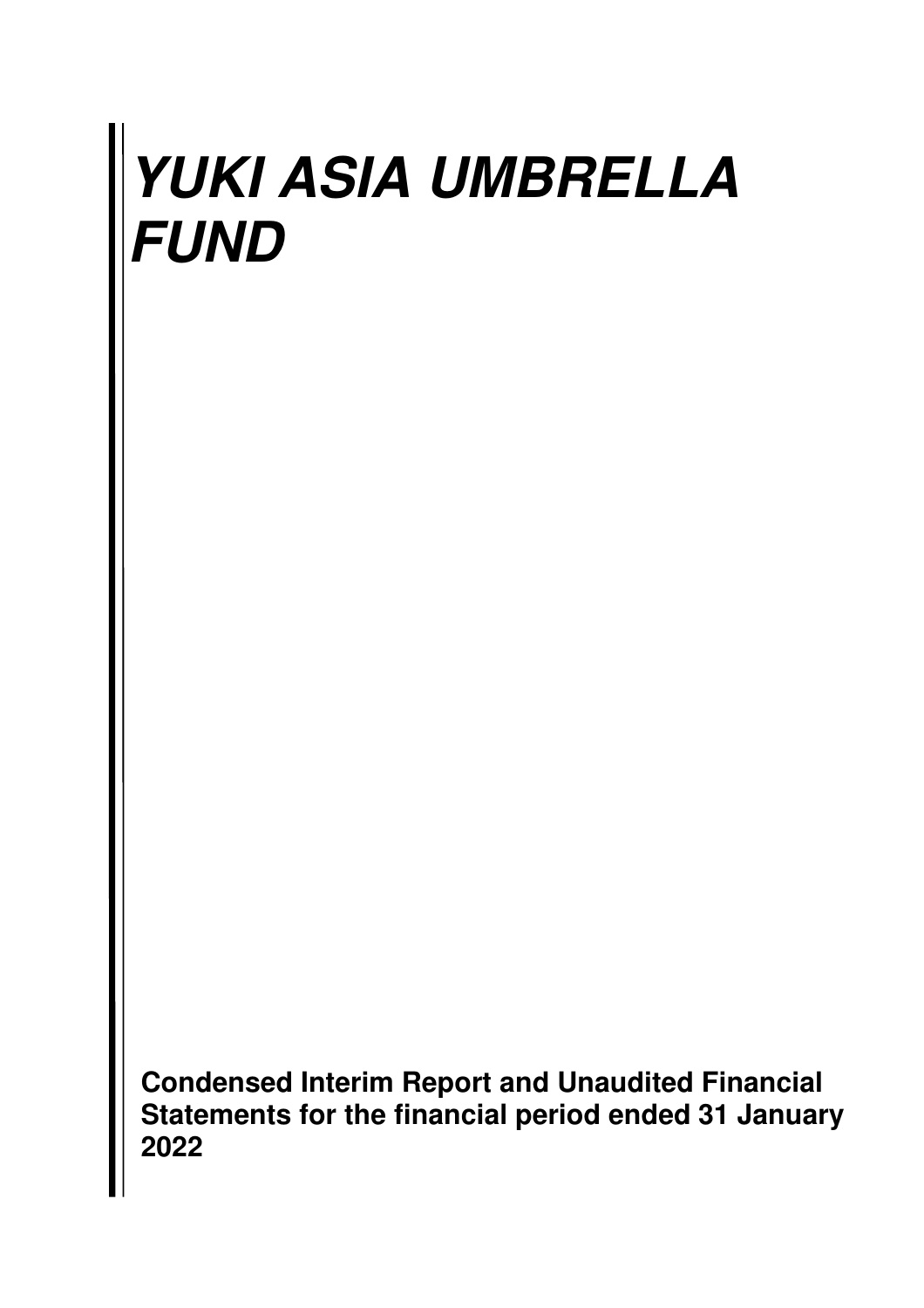# **Condensed Interim Report and Unaudited Financial Statements for the financial period ended 31 January 2022**

| <b>Contents</b>                                                                          | Page         |
|------------------------------------------------------------------------------------------|--------------|
| General Information                                                                      | $\mathbf{1}$ |
| Investment Manager's Report                                                              | 3            |
| Schedule of Investments                                                                  | 10           |
| Statement of Comprehensive Income                                                        | 14           |
| <b>Statement of Financial Position</b>                                                   | 15           |
| Statements of Changes in Net Assets Attributable to Redeemable Participating Unitholders | 16           |
| <b>Statement of Cash Flows</b>                                                           | 17           |
| Notes to the Unaudited Financial Statements                                              | 18           |
| Schedule of Significant Portfolio Changes                                                | 25           |
| Other Information                                                                        | 27           |
| Appendix - Additional Information for Qualified Investors in Switzerland                 | 30           |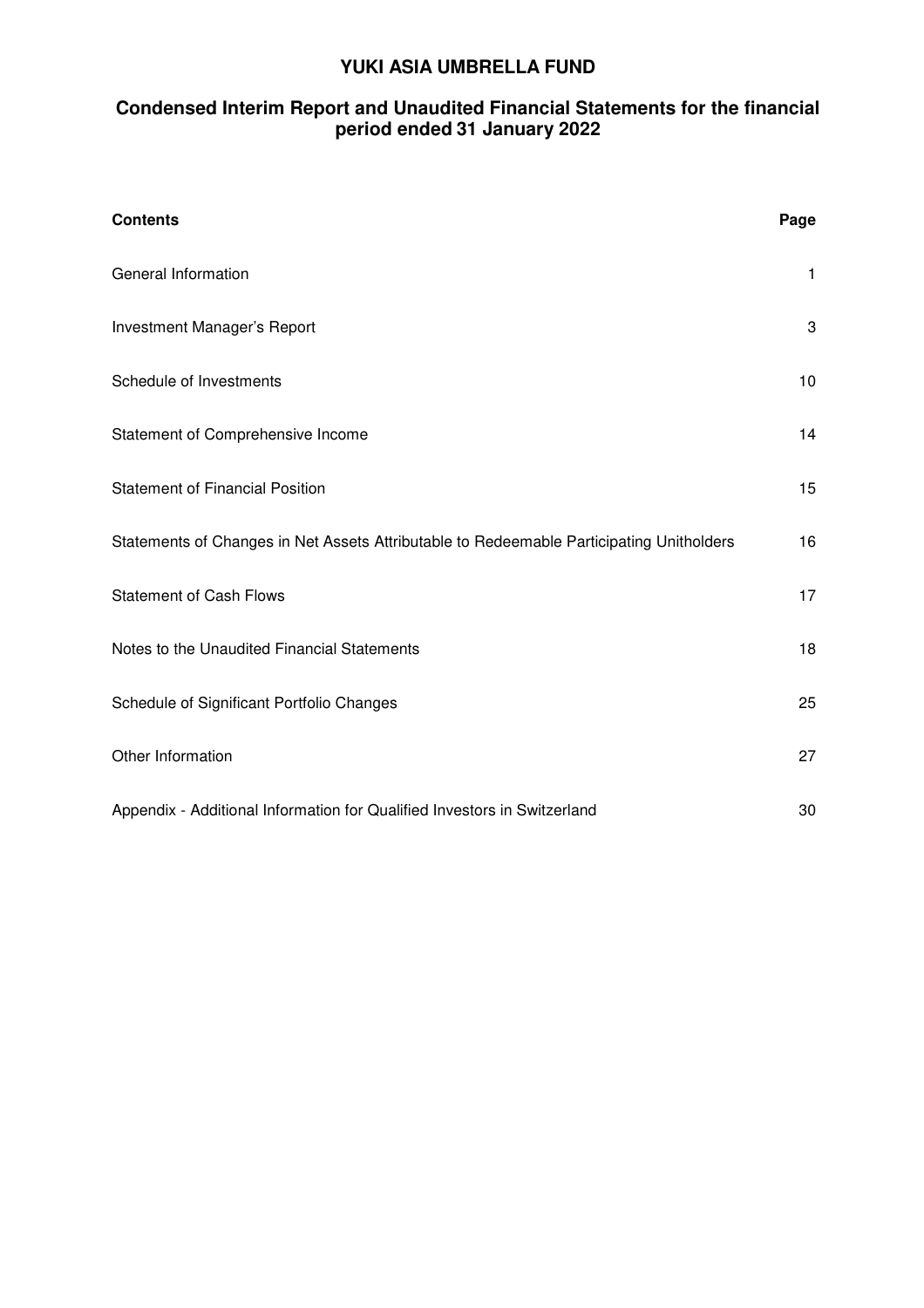# **Condensed Interim Report and Unaudited Financial Statements for the financial period ended 31 January 2022**

# **General Information**

The following information is derived from and should be read in conjunction with the full text and definitions section of the Prospectus.

Yuki Asia Umbrella Fund (the "Fund") was constituted on 28 May 2009 as an open-ended umbrella Unit Trust. The Fund has been authorised in Ireland by the Central Bank of Ireland (the "Central Bank"), pursuant to and complying with the provisions of the Unit Trusts Act, 1990 and the European Communities (Undertakings for Collective Investment in Transferable Securities) Regulations 2011 (as amended) (the "UCITS Regulations") and the Central Bank (Supervision and Enforcement) Act 2013 (section 48 (1)) (Undertakings for Collective Investment in Transferable Securities) Regulations 2019 (the "Central Bank UCITS Regulations").

As at 31 January 2022, the Fund comprised of one active Sub-Fund, the Yuki Japan Rebounding Growth Fund (the "Sub-Fund"), which launched on 30 March 2011. At 31 January 2022, the following Unit Classes were in existence - JPY Unit Class, USD Hedged Unit Class, Euro Hedged Unit Class and JPY Institutional Unit Class 2. All Unit Classes except for the Euro Hedged Unit Class are listed on the Main Securities Market of Euronext Dublin.

Additional Sub-Funds may, with the prior approval of the Central Bank and the Depositary, be added by Carne Global Fund Managers (Ireland) Limited (the "Manager").

#### **Investment Objective and Policies**

#### Yuki Japan Rebounding Growth Fund

The investment objective of the Sub-Fund is to achieve both short and long-term capital appreciation.

Yuki Management & Research Co., Limited (the "Investment Manager") will seek to achieve the investment objective of the Sub-Fund by investing primarily in Japanese equities of companies which (i) are expanding and growing through their contribution to the growth of the Asian economy and also their contribution to wealth creation in the Asian countries, (ii) possess strong competitiveness in industries expected to show significant growth in the future, (iii) are restructuring their operations to strengthen or focus on industries expected to show significant growth in the future, and (iv) have high long-term growth potential. The securities in which the Sub-Fund will invest will be listed and/or traded on a Recognised Stock Exchange.

The Investment Manager will have the ability to retain up to 100% in cash and/or money market instruments, to include, but will not be limited to, short-term fixed and/or floating rate investment grade government bonds or bills issued or backed by the Japanese Government in order to control risks in a volatile market situation, as well as to take advantage of timing of the potential rebound in the Japanese markets.

#### **Prices**

The price for buying and selling the Units in the Sub-Fund is represented by the Net Asset Value ("NAV") per Unit. In addition, a subscription charge of up to 3% of the NAV per Unit may be added to the NAV per Unit at the discretion of the Manager with the resultant figure rounded up to the nearest Unit of the base currency.

Units shall be redeemed at the applicable NAV per Unit on the Dealing Day on which the redemption of Units is effected. In addition, a repurchase charge of up to 3% of the NAV per Unit may be payable, which shall be deducted from the NAV per Unit and the resultant figure rounded down to the nearest Unit of the base currency.

#### **Dealing**

The Dealing Day for the Sub-Fund is each Business day. Applications or redemption requests must be received by the Administrator no later than 4.00 a.m. (Irish time) / 5.00 a.m. (Irish Summer Time) as the case may be on the relevant Dealing Day. Applications or redemption requests received after the time aforesaid will be dealt with on the next Dealing Day following the relevant Dealing Day unless the Manager at its discretion determines otherwise provided that any such application or redemption request were made before the close of business in the Japanese markets on the relevant Dealing Day.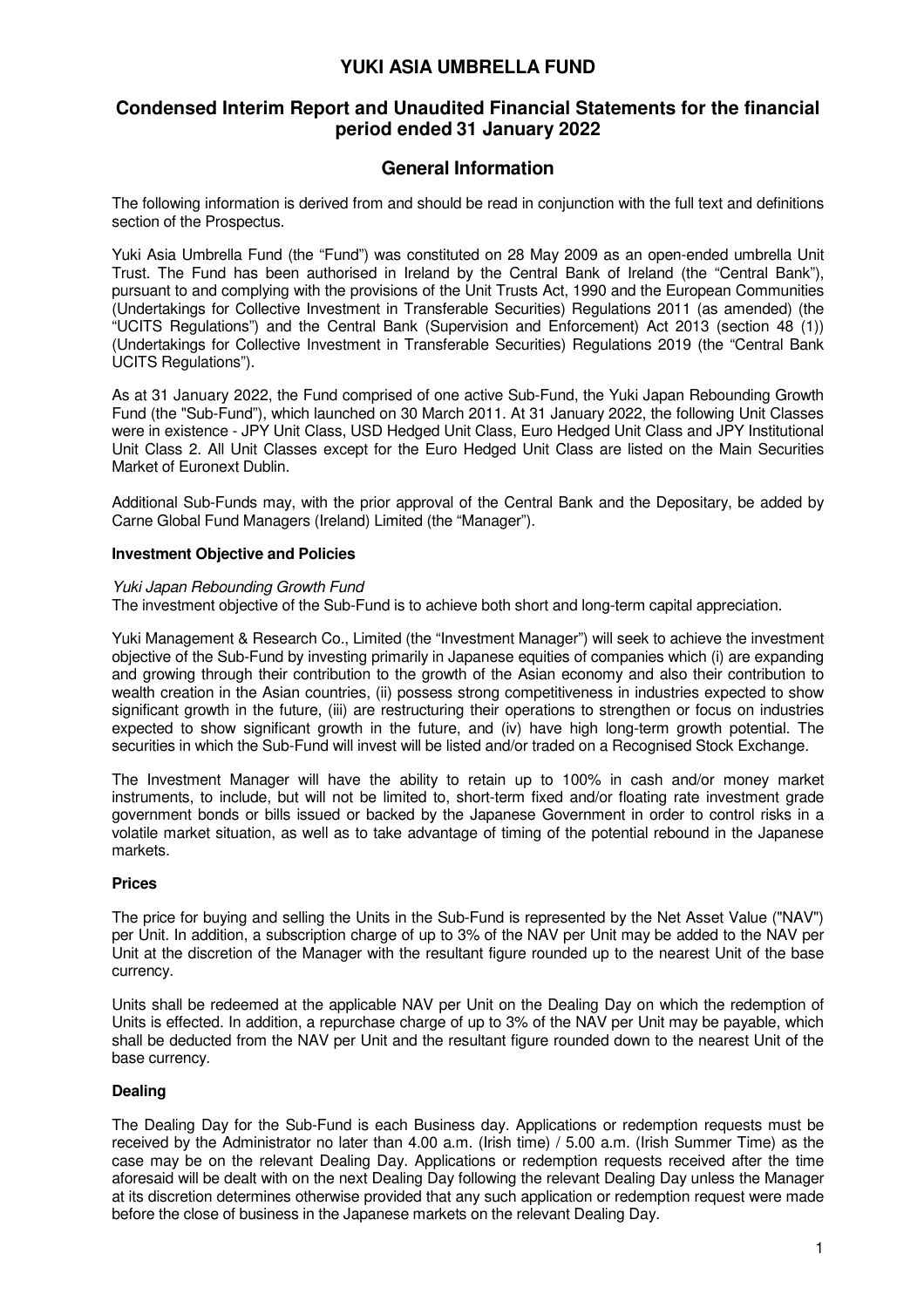# **Condensed Interim Report and Unaudited Financial Statements for the financial period ended 31 January 2022**

# **General Information (continued)**

#### **Minimum Investment and Holding**

The minimum initial investment, minimum holding and minimum subsequent investments per Unitholder in the Sub-Fund is JPY 1,000,000 or its equivalent in foreign currency for the JPY Unit Class of the Sub-Fund, USD 10,000 for the USD Hedged Unit Class of the Sub-Fund, EUR 10,000 for the EUR Hedged Unit Class and is JPY 100,000,000/100,000,000/1,000,000 for JPY Institutional Unit Class.

The Manager may, at its sole discretion, waive or reduce the minimum initial investment, minimum holding and minimum subsequent investment.

#### **Distributions**

Any distributions of the Sub-Fund are expected to be declared within five Business Days of the financial year end and paid within ten Business Days of the financial year end in each financial year.

Distributions, if any, will be declared at the sole discretion of the Manager.

There were no distributions to Unitholders during the financial periods ended 31 January 2022 and 31 January 2021.

#### **Valuation Day and Point**

The relevant Valuation Point is 12.00 noon (Irish time) on the relevant Dealing Day. The valuation day is each Dealing Day.

#### **Leverage**

The Manager does not intend that the Sub-Fund either borrow or employ leverage.

#### **Diversity**

The Board of Directors of the Manager considers that diversity in its membership is beneficial and therefore seeks to ensure that the Board's size, structure and composition, including skills, knowledge, experience and diversity is sufficient for the effective direction and control of the Sub-Fund. However, as the Board of Directors of the Manager is committed to appointing the most appropriate candidates as Directors of the Sub-Fund, it has not set any measurable objectives in respect of this policy.

#### **Significant Events during the Financial Period**

Refer to Note 12 in the Notes to the Unaudited Financial Statements for details of significant events during the financial period.

#### **Significant Events after the Financial Period End**

Refer to Note 13 in the Notes to the Unaudited Financial Statements for details of significant events after the financial period end.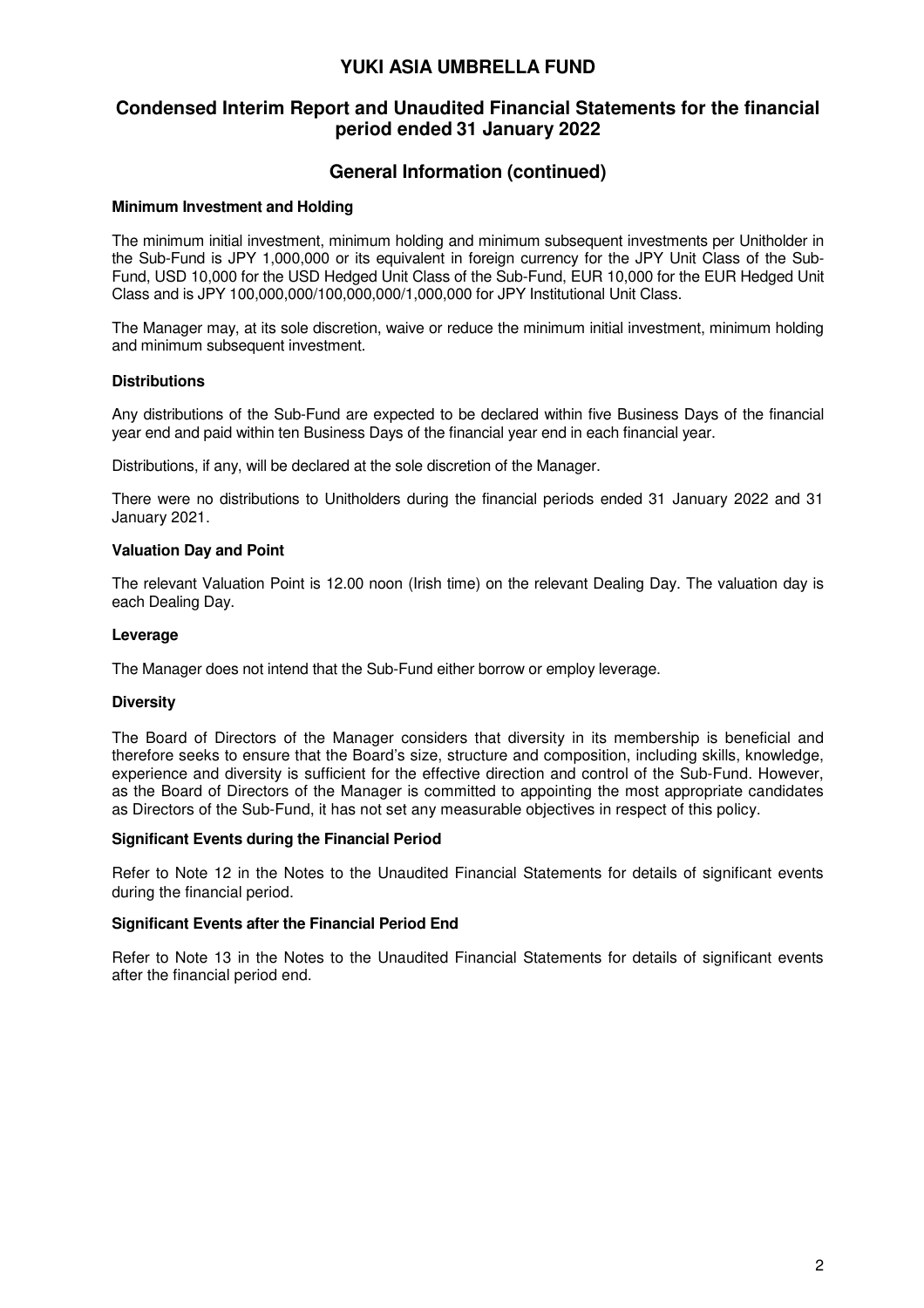# **Condensed Interim Report and Unaudited Financial Statements for the financial period ended 31 January 2022**

## **Investment Manager's Report**

#### **Political**

#### Japan

The Abe administration's economic policy since 2012 relied on monetary easing and fiscal stimulus. The potential growth rate and the rate of increase in labor productivity have consistently been on a downward trend, and structural reforms and growth strategies have not achieved sufficient results. The Suga administration thereafter inherited the Abe administration's "Abenomics" economic policy and focused on the issue of structural reforms but was overwhelmed by the measures taken to address the Coronavirus ("Covid-19") and forced to resign after about a year.

The Kishida administration, which was inaugurated in October 2021, committed a total of 55.7 trillion yen in in "economic measures for overcoming Covid-19 and pioneering a new era" in November, then advocated a new form of capitalism in a statement of belief in December, announcing that they will aim for a virtuous cycle of growth and distribution without leaving inequality, poverty and climate change problems caused by market overreliance. The administration's growth strategy is (1) innovation, (2) a vision for a "digital garden city nation", (3) climate change issues, and (4) economic security. The plan is to boldly invest in efforts through initiatives such as economic security, raising salaries for those working in settings where nursing care, childcare and preschool education take place, strengthening the tax system to support private companies in order to raise salaries, and support re-learning and job training that will lead to growth strategies, and implementation plans are expected.

#### Foreign

The U.S. Biden administration include the enactment of the \$1.9 trillion U.S. Rescue Plan and the \$1.0 trillion Infrastructure Investment and Employment plan, and the rollout of the vaccine for Covid-19. But in August 2021, the administration's approval rating was sluggish due to the catastrophic collapse of the Afghan government when the U.S. troops were withdrawn from Afghanistan. Since then, the \$2 trillion Build Back Better bill has stagnated due to discord within the Democratic Party, raising concerns about the 2022 midterm elections. The Fed, which had a monetary easing stance in 2021, switched to a monetary tightening stance in 2022, which caused some concern about adverse effects on the stock market.

Europe's Covid-19 measures are more focused on job retention than the U.S., and the Eurozone unemployment rate rose from the mid-7% level in early 2020 to the 8% range, but without policies it would have reached over 10%. In addition to emergency response measures, the EU has broadly agreed with the €750 billion reconstruction fund "Next Generation EU" as a growth strategy in the recovery process, with a €1 trillion medium-term budget plan for 2021-2027 (MFF) and is attracting attention as an area that is likely to take the initiative in creating global norms for green deals and digitalization.

In July 2021, Chinese President Xi Jinping delivered an important speech at the 100<sup>th</sup> anniversary of the Communist Party. One of the "Two 100-year goals" announced was that reaching a moderately prosperous society (a somewhat comfortable society) from all sides had been achieved, eliminating the problem of absolute poverty, and expressed his confidence in another goal of absolutely becoming a socialist modernization powerhouse by 2049, the 100 year anniversary of the founding of the People's Republic of China. Since July 2021, regulatory tightening measures have been announced one after another under Mr. Xi, who advocates "joint wealth". In the IT arena, Alibaba received a huge fine for violating the Antimonopoly Act; turning cram schools into non-profit organizations thereby correcting imbalances in educational opportunity to reduce the burden on households and income difference; impose time limits on online games for minors. There is concern that these and other announcements will weigh on the economy.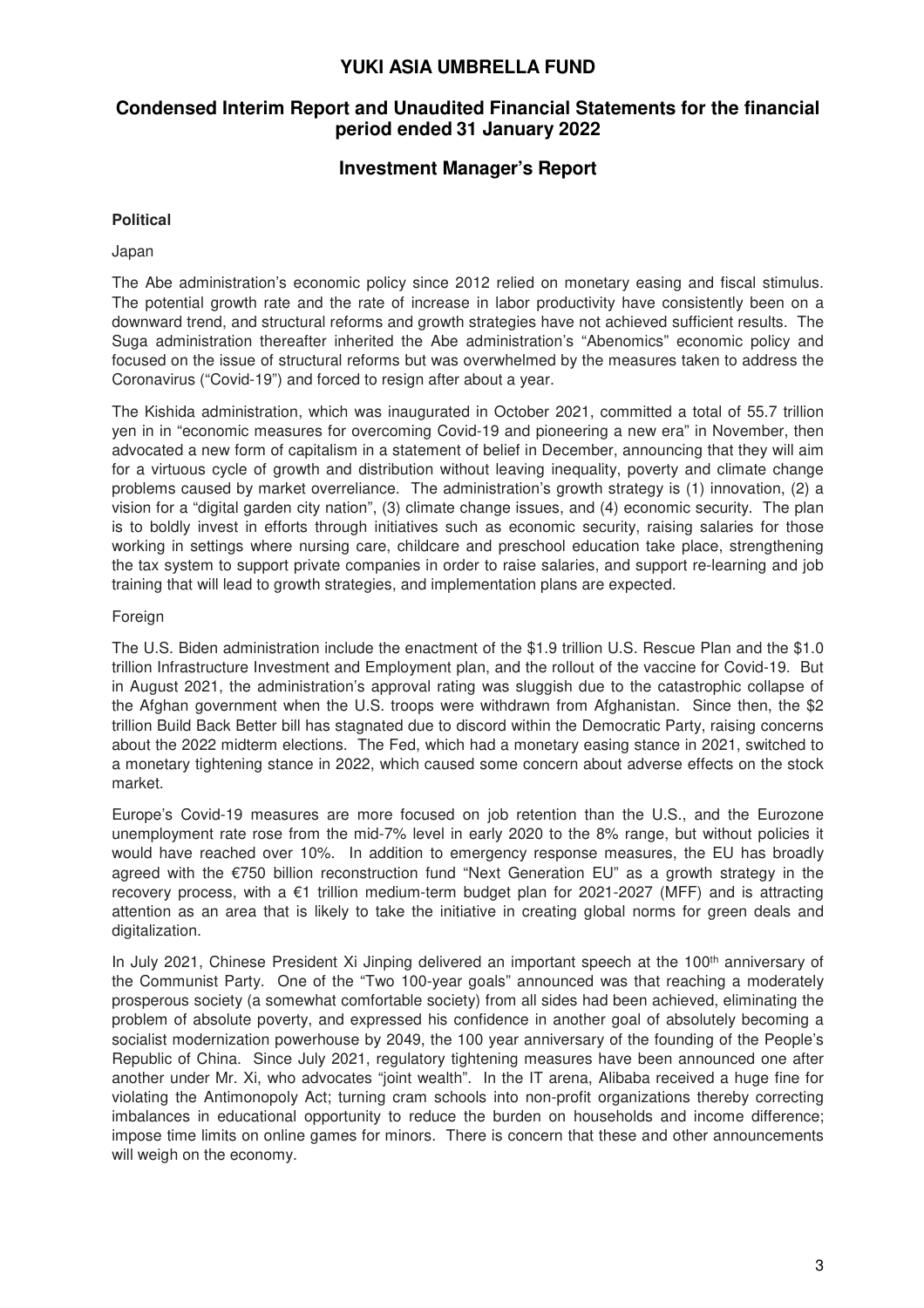# **Condensed Interim Report and Unaudited Financial Statements for the financial period ended 31 January 2022**

# **Investment Manager's Report (continued)**

#### **Economy**

#### Domestic Economy

Real GDP growth in 2021 is expected to be +1.6%. The third supplementary budget was prepared and the Japanese economy was on a recovery trend, but due to the spread of the Covid-19 variant, an emergency declaration was issued, economic activity stagnated, and because of supply restrictions production activity also stagnated. As a result, the growth rate outlook has only improved slightly.

#### China

Real GDP growth in 2021 was +8.1%. In the first half of 2021, the recovery trend continued due to economic measures and the recovery of external demand and automobile sales supported by government subsidies. However, it slowed in the latter half of the year because of the deterioration of the real estate market due to stricter financing conditions for real estate companies and restrictions on the total amount of real estate-related loans, along with a power shortage brought on by soaring coal prices.

Personal consumption in China accounts for 40% of GDP, which is low compared to Japan, the U.S. and Europe where personal consumption accounts for more than 60% of GDP, but retail sales, which is an indicator of personal consumption, are currently weak and trending at a 5-10% growth rate. President Xi Jinping has shifted economic growth from a high growth rate to a policy that emphasizes "quality development." By emphasizing the quality of economic growth based on personal consumption, it is thought that Japanese companies will also benefit particularly as Chinese domestic companies increase unit sales and shift to high-value-added products and increase their purchasing power.

#### South Korea

Real GDP growth for South Korea for 2021 was +4.0%. The economic recovery trend continued driven by IT-related exports centering on semiconductors. On the other hand, inflation concerns have risen due to high costs of resources, depreciation of currencies and soaring real estate prices. Policy interest rates were raised in August and November 2021, and the number of people infected by the Covid-19 rose toward the end of the year, bringing concern for a downside risk.

South Korean companies are increasing their export volume of automobiles and high-tech products against the backdrop of the depreciation of the won and product quality improvement. Along with this, there are large capital investments in the automobile and semiconductor industries and an increase in materials that require cutting-edge technology that are imported from Japan, so Japanese companies are expected to benefit.

#### Taiwan

Taiwan's real GDP growth rate for 2021 is expected to be +6.1%.

Taiwan was said to be the honor student in its efforts in implementing countermeasures against Covid-19, and they succeeded in suppressing it when the number of infected people increased sharply in May 2021. On the other hand, demand for semiconductors continues to be strong and the economic recovery continues, led by exports of IT-related products. There are concerns over risk factors in 2022 including a potential rise in interest rates and the geopolitical risk intensification between the U.S. and China surrounding the Taiwan Strait.

Taiwan is home to some of the world's leading semiconductor foundries and EMS companies. Japanese companies deliver equipment and materials to these companies and are also benefitting from the rise of Taiwan's IT industry. In addition, there are many companies with high marketing capabilities in Greater China, and we expect benefits for both Taiwanese and Japanese companies by collaborating to expand into the Chinese market.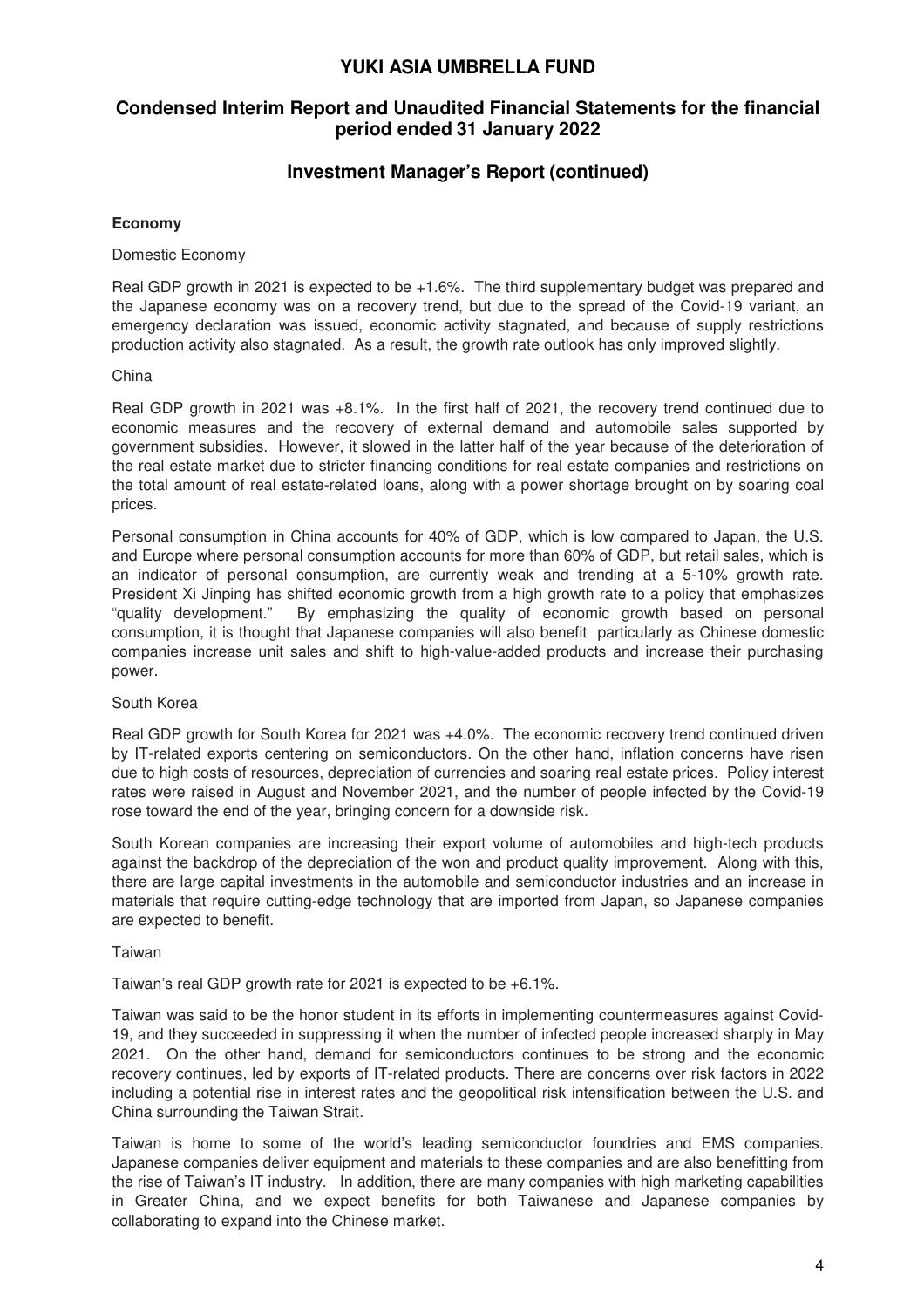# **Condensed Interim Report and Unaudited Financial Statements for the financial period ended 31 January 2022**

# **Investment Manager's Report (continued)**

#### ASEAN

ASEAN's real GDP growth for 2021 is expected to be +3.1%. From Spring through Summer, the number of people infected with Covid-19 increased sharply in ASEAN countries, and the downward pressure on the economy increased due to significant activity restrictions but has continued to rise since then.

The ASEAN economy is a huge market with a population of 600 million, and attention is being paid to future infrastructure investment and further expansion of consumption. In addition, with the establishment of the 'ASEAN Community" in late 2015 and the reduction of trade tariffs through the TPP, direct investment from Japan far exceeds that of China and is becoming central.

#### India

India's economic growth rate for 2021 is expected to be +9.0%. Although the number of people infected with Covid-19 increased explosively in early Spring, relaxation of activity restriction measures has progressed since June, and economic activity has continued to pick up. On the other hand, there are concerns about the downward pressure on the economy in the future due to soaring resource costs causing a rise in gasoline prices and restrictions on electricity supply due to the coal supply shortage.

India's population of 1.3 billion is expected to overtake China in 2022 to become the world's most populous nation. Some Japanese companies have succeeded in entering this huge market and it is expected that more will continue to enter. It is expected that the Modi administration, which was established in 2014, will continue to make progress in economic reforms.

Asian Economic Outlook

(YOY: %)

| <b>GDP Growth Rate</b> | 2020   | 2021 (estimate) | 2022 (estimate) |
|------------------------|--------|-----------------|-----------------|
| China <sup>1</sup>     | $+2.3$ | $+8.1$          | $+4.8$          |
| Taiwan <sup>2</sup>    | $+3.4$ | $+6.1$          | $+4.2$          |
| Korea <sup>3</sup>     | $-0.9$ | $+4.0$          | $+3.5$          |
| ASEAN-51               | $-3.4$ | $+3.1$          | $+5.6$          |
| India <sup>1</sup>     | $-7.3$ | $+9.0$          | $+9.0$          |
| Asia <sup>1</sup>      | $-0.9$ | $+6.5$          | $+4.8$          |

\* 1: "World Economic Outlook Update" published by the IMF in January 2022

2: Published by the Directorate General of Budget, Accounting and Statistics, Taiwan

3: Published by the Bank of Korea, South Korea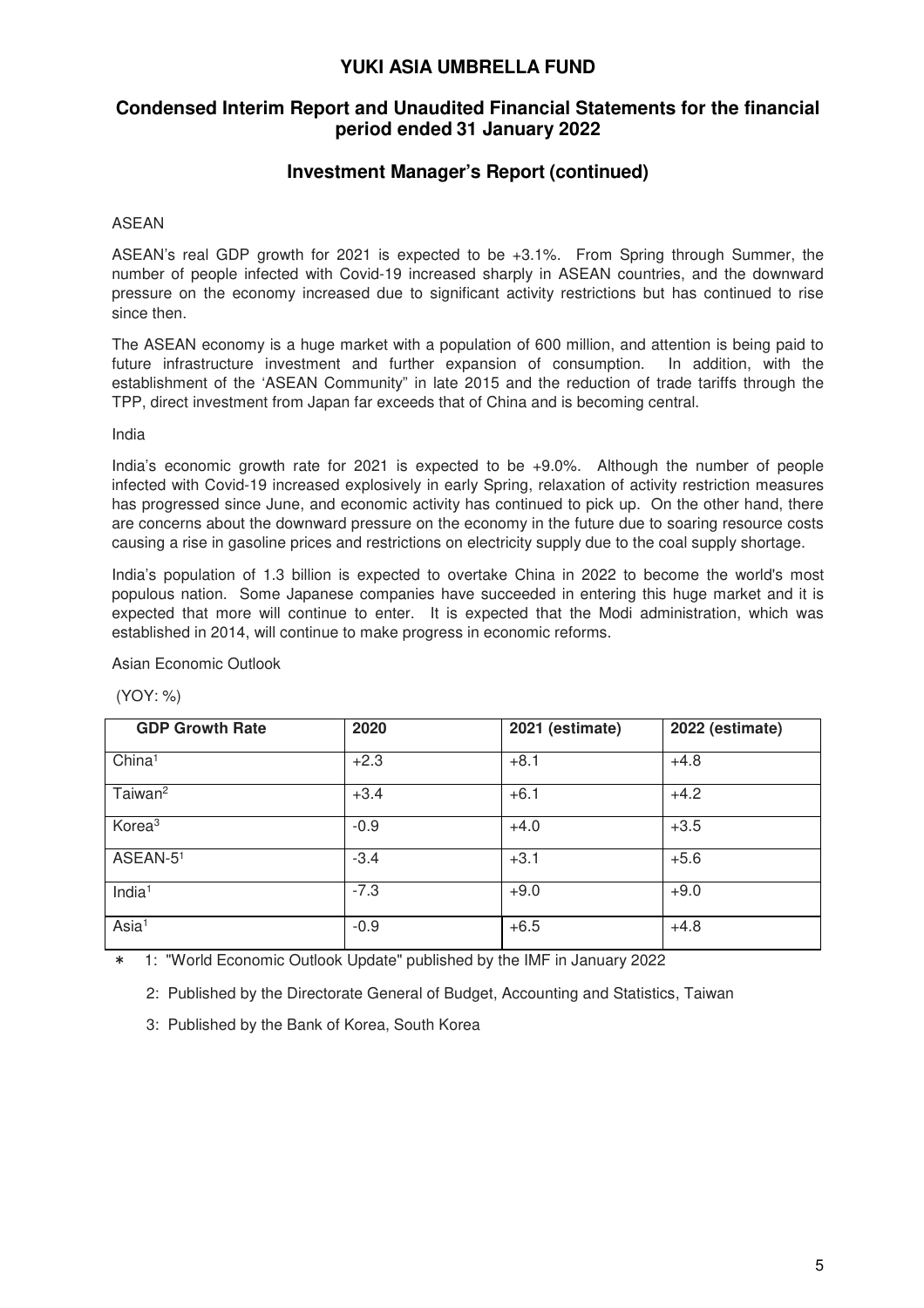# **Condensed Interim Report and Unaudited Financial Statements for the financial period ended 31 January 2022**

# **Investment Manager's Report (continued)**

World Economic Outlook

(YOY: %)

| <b>GDP Growth Rate</b> | 2020   | 2021(estimate) | 2022 (estimate) |
|------------------------|--------|----------------|-----------------|
| Japan                  | $-4.6$ | $+1.6$         | $+3.3$          |
| <b>United States</b>   | $-3.4$ | $+5.6$         | $+4.0$          |
| Europe                 | $-6.3$ | $+5.2$         | $+3.9$          |
| World                  | $-3.1$ | $+5.9$         | $+4.4$          |

Source: "World Economic Outlook Update" published by the IMF in January 2022

#### Asian CPI Outlook

(YOY: %)

| <b>CPI</b> | 2020   | 2021   |
|------------|--------|--------|
| China      | $+2.4$ | $+1.1$ |
| Taiwan     | $-0.2$ | $+1.6$ |
| Korea      | $+0.5$ | $+2.2$ |
| ASEAN-5    | $+1.4$ | $+2.0$ |
| India      | $+6.2$ | $+5.6$ |

Source: "World Economic Outlook" published by the IMF in October 2021

Global CPI Outlook

(YOY: %)

| <b>CPI</b>           | 2020   | 2021   |
|----------------------|--------|--------|
| Japan                | $-0.0$ | $-0.2$ |
| <b>United States</b> | $+1.2$ | $+4.3$ |
| Europe               | $+0.3$ | $+2.2$ |

Source: "World Economic Outlook" published by the IMF in October 2021

#### **Stock Markets**

From August 2021 through January 2022, the TOPIX fell -0.3% and the Nikkei fell by -1.0%. For smalland mid-cap stocks, the Nikkei JASDAQ fell by -8.6% and TSE II Index was down by -7.1%.

The domestic stock market rose between August and September 2021. Favorable results in the 1Q 2022 period for domestic companies and lame-duck Prime Minister Suga's announcement that he would not run for the LDP presidential election saw foreign investors purchasing Japanese stocks,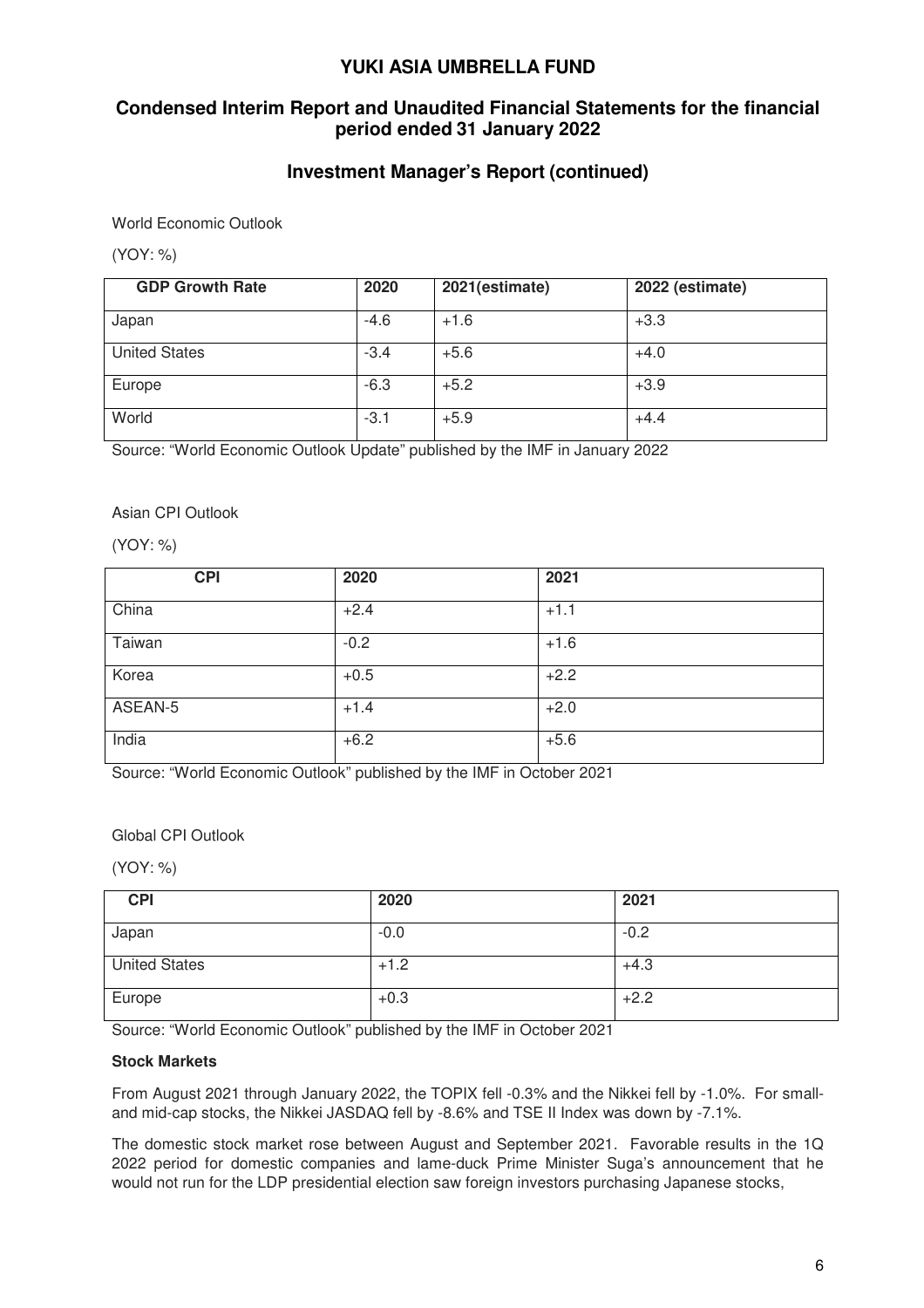# **Condensed Interim Report and Unaudited Financial Statements for the financial period ended 31 January 2022**

# **Investment Manager's Report (continued)**

#### **Stock Markets (continued)**

dispelling uncertainties about economic measures and political affairs by the next head of the LDP party in their upcoming election. In addition, the rise in U.S. stocks with the U.S. Senate's passage of a \$1 trillion infrastructure investment bill also helped Japanese stocks.

The Japanese stock market fell from October 2021 through January 2022. The U.S. FOMC continued its downward trend with the rise in U.S. long-term interest rates due to the pace of monetary tightening ahead of previous expectations and the sense of caution about the debt problem of major Chinese real estate companies. In addition, growing concerns about the Omicron strain, a variant of Covid-19, also had a negative effect.

The TOPIX closed on 31 January 2022, at 1,895.93. By industry, shipping, mining and insurance rose sharply, while retail, land transportation and metal products fell.

#### **Yuki Japan Rebounding Growth Fund (the "Fund")**

#### **Investment Performance**

The Fund targets growth companies from among all listed companies that build on consumption by "Baby Boomer Juniors". In the context of its portfolio management, the Fund uses an aggressive bottom-up approach toward investment based on individual company research. In specific terms, the Fund undertook the following disciplined process:

- 1) Estimation of EPS for the next three years based on company interviews and analysis,
- 2) Valuations of share price, and
- 3) Investment in companies with strong potential for mid-to-long-term capital appreciation.

|                                           | Yuki Japan                                  |          |                   |
|-------------------------------------------|---------------------------------------------|----------|-------------------|
|                                           | Growth   TOPIX<br>Rebounding<br><b>Fund</b> |          | <b>Difference</b> |
| 30<br>$2021 - 31$<br>July<br>January 2022 | $-3.07\%$                                   | $-0.27%$ | $-2.80%$          |

Our outlook as of 31 January 2022 for the fiscal year ended March 2022 for the 2,092 companies that actually announced their forecasts for the year are net sales of ¥771.4 trillion, ordinary income of ¥62.0 trillion, net income of ¥42.6 trillion, and of ¥14.4 trillion. Compared to fiscal year 2020 results, net sales are up  $+11.2\%$ , ordinary income up  $+72.7\%$ , net income up  $+101.9\%$ , and dividend  $+21.0\%$ .

The companies included in the Fund (excluding research companies) have a change rate of sales of +14.0%, ordinary income +52.0%, net income +53.7%, dividends +14.7%. Regarding profitability, the ordinary income ratio is 11.0% and the net profit ratio is 8.0%, both of which are higher than TOPIX. Additionally, the payout ratio of portfolio companies is 29.2%.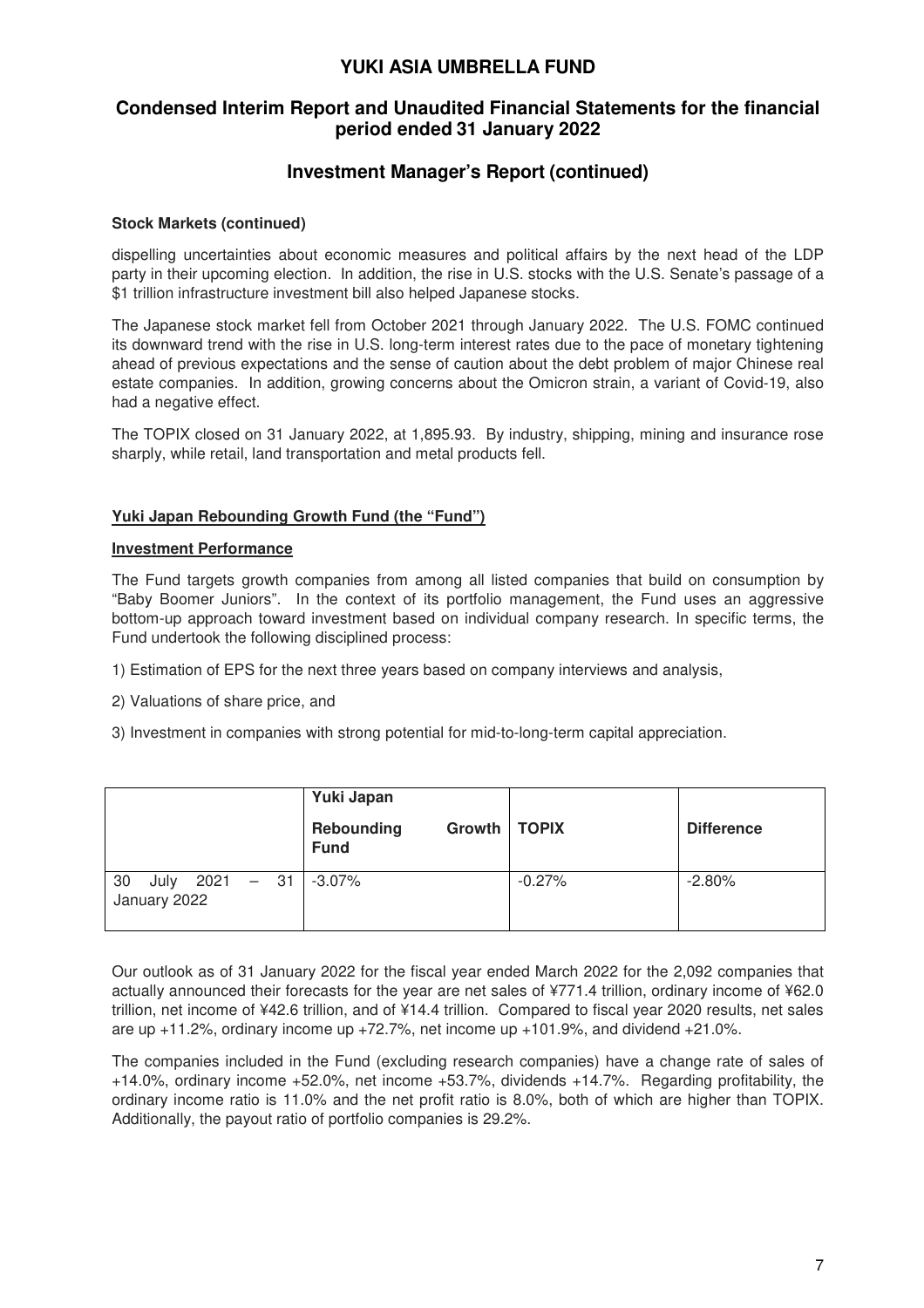# **Condensed Interim Report and Unaudited Financial Statements for the financial period ended 31 January 2022**

# **Investment Manager's Report (continued)**

#### **Yuki Japan Rebounding Growth Fund (the "Fund") (continued)**

#### **Investment Performance (continued)**

The core of the portfolio consists of the following types of companies:

- 1. Companies that have established business models that will enable them to achieve a high level of earnings growth over the medium to long term;
- 2. Companies with sustainable earnings growth over the medium to long term that contribute to the actualization of IoT and 5G hardware and software areas, which are part of the fourth industrial revolution;
- 3. Companies that contribute to customer productivity improvement by providing services using IoT and 5G;
- 4. Companies that use environmental regulation and energy saving problem solving as opportunities for growth through research and development; and
- 5. Companies with EPS growth and low stock price volatility.

Through analysis of 3-year estimates and due diligence, the following companies contributed to the fund's performance.

Maruwa Co. Ltd (5344) boasts a high global market share in ceramic substrates for in-vehicle and communication-related products. Sales of next-generation boards used for electric vehicles have been increasing due to high orders since last year. Maruwa had increased capacity from the previous fiscal year but is already at full production capacity and is expanding capital investment to increase sales from the next fiscal year onward. The market is expected to grow in the future as demand continues to grow in various fields other than electric vehicles, such as semiconductor manufacturing equipment, communication base stations, smartphones, and data centers. Since we can expect double-digit EPS growth from the next fiscal year onward, we have incorporated it into our portfolio.

Nextage (3186) sells used cars nationwide. In an industry that mostly consists of small and mediumsized operations, Nextage has differentiated itself with opening large stores that have an extensive lineup, offering service plans usually reserved for new cars, increasing its ability to attract customers. Not only does Nextage sell cars but has expanded its lineup by offering add-ons such as coating and insurance, increasing the unit price per vehicle and progressing its stock business into return visits and eventually replacement vehicle purchase. Taking advantage of the changes in the Covid-19 environment for safe transportation, the company has succeeded in tightening purchase prices and creating rules at dealers by shifting the vehicle model composition to the price range that customers need more than before, increasing its profit margin. Nextage has a business model that can possibly increase profit margin over the years by retaining customers who started with a used car purchase, stayed as members until the next replacement, and ultimately retaining them as lifetime customers. We will continue to hold this stock as we can expect EPS growth over the medium to long term thanks to the company's opening of nearly 10 stores per year and its lifetime customer acquisition model.

Daishinku (6962) is, a company that supports the supply of crystal devices, which are indispensable for 5G, Wi-Fi and Bluetooth compatible devices, a market that continues to expand. In the past, prices were falling due to oversupply with the increased production of general-purpose products by overseas manufacturers, but unit prices for precision products with miniaturization technology that respond to the needs of smartphone manufacturers have been reevaluated, and unit prices have increased. Sales margins have expanded rapidly as unit sales have grown. Daishinku's superiority in miniaturization technology is making it difficult for other Asian competitors to catch up, and we anticipate the company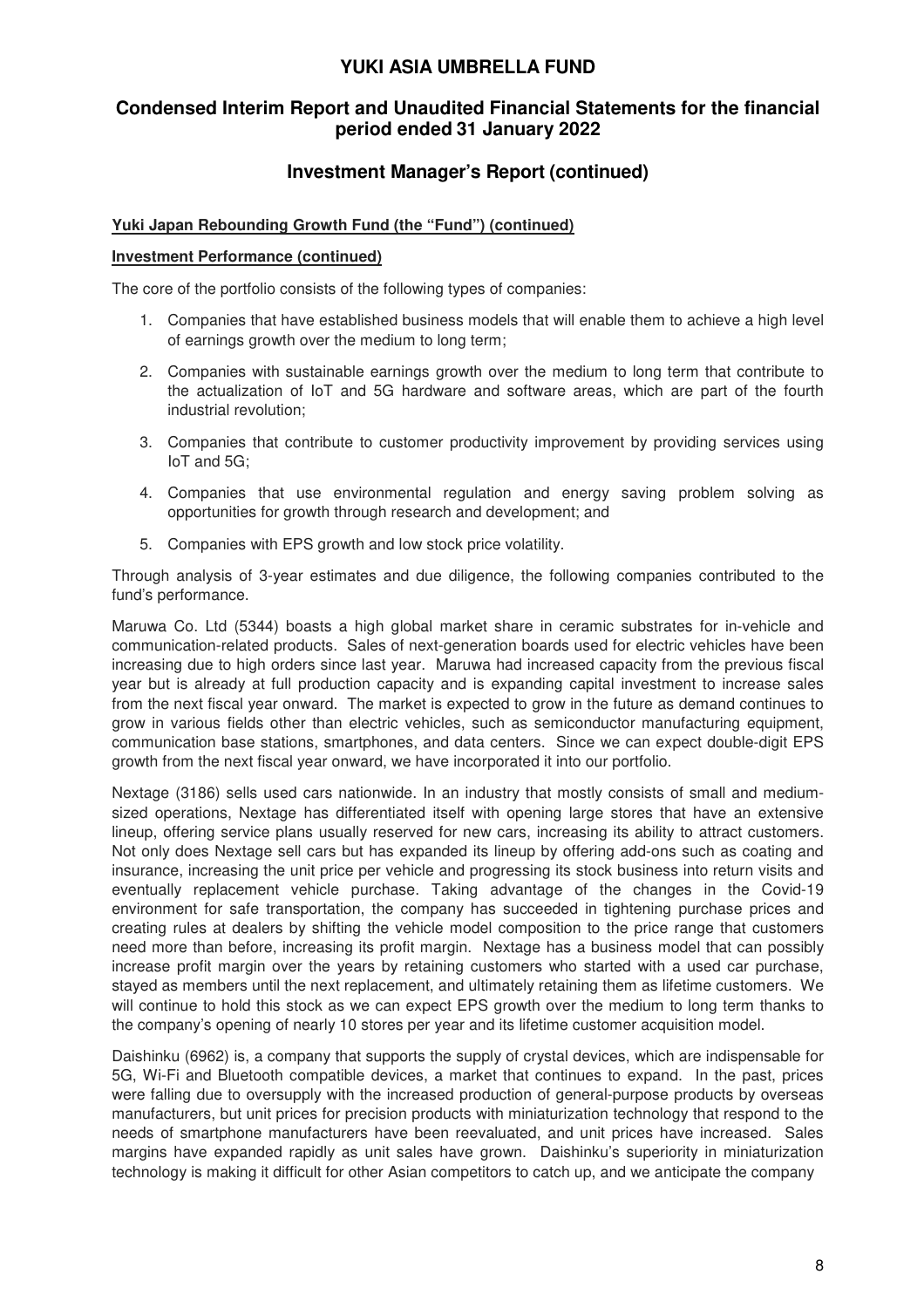# **Condensed Interim Report and Unaudited Financial Statements for the financial period ended 31 January 2022**

# **Investment Manager's Report (continued)**

#### **Yuki Japan Rebounding Growth Fund (the "Fund") (continued)**

#### **Investment Performance (continued)**

to benefit in the medium to long term from market expansion due to volume increase. The company is actively making capital investments to support increased demand from the next fiscal year onward. Daishinku has additionally succeeded in gaining pricing power in response to further volume increases with the expanding needs for electrical equipment in automobiles, and we can expect improvements in profitability from the next fiscal year onward. The company's medium-term plan over the next 3 years or so is to start mass production of larger wafers as raw material, and that even if prices fall their strategy is that they can reduce costs through mass production, and we will continue to hold this stock as we anticipate EPS growth in the medium to long term.

#### **Future Strategy**

The Japanese market ended negative in January. Concerns over tightening monetary policy in the U.S. led to a global risk-off phase, resulting in a significant decline. There are two parts to this. There was profit-taking of semiconductor- and electronic component-related stocks, which had been rising in line with fundamentals since last year, and an accelerated drop off of high PER stocks that had benefitted from zero interest rates since 2020 that had been gradually declining. Both groups are growth stocks, but their backgrounds differ.

We see the possibility of the latter high PER stocks declining moderately in the future, but the PER ratio (12.4x) of growth stocks is lower than the Japanese market overall (15.2x), a rise in stock price is expected for companies with reasonable PERs. In the earnings announcements that began in late January, capital has continued to shift to high-earning stocks, and companies with unique business models and high market share will be able to sustain sales growth from the next fiscal year onward and will be able to pass on price increases even in inflationary conditions such as rising raw material prices, so EPS growth will also be sustainable. For this reason, we anticipate that the flow of investment into growth companies will continue post-Covid-19.

Our investment policy is to focus on fundamentals, building a portfolio focused on companies undergoing a high rate of change with a superior market advantage. We will adjust our position weightings based on target prices using our 3-year earnings estimates, and thoroughly analyze and evaluate company earnings to focus our investments on companies that we expect will improve profits over the medium to long term and have high EPS growth momentum based on unit sales growth.

**Yuki Management & Research Co., Limited Investment Manager March 2022**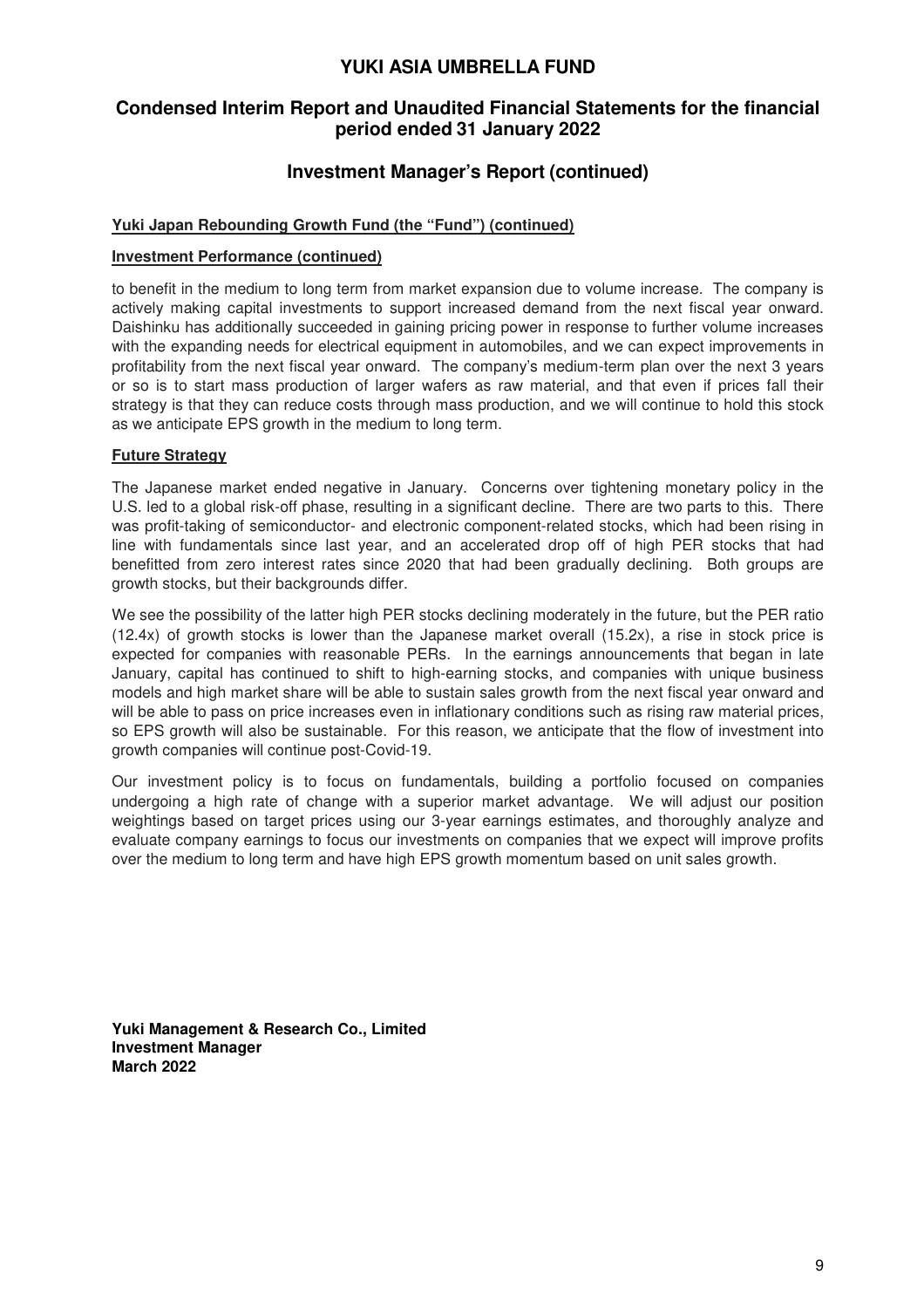# **Condensed Interim Report and Unaudited Financial Statements for the financial period ended 31 January 2022**

# **Yuki Japan Rebounding Growth Fund Schedule of Investments as at 31 January 2022**

| <b>Nominal Security Name</b><br>Transferable Securities - 91.01% (31 July 2021: 97.09%)<br>Aerospace/Defense - Nil (31 July 2021: 0.89%)<br>Auto Manufacturers - 6.21% (31 July 2021: 6.55%)<br>57,200 Mazda Motor Corp<br>50,564,800<br>0.79<br>47,700 Subaru Corp<br>99,669,150<br>1.57<br>109,300 Toyota Motor Corp<br>245,433,150<br>3.85<br>Auto Parts & Equipment - 6.36% (31 July 2021: 9.21%)<br>21,600 Aisin Corp<br>89,640,000<br>1.41<br>10,900 Denso Corp<br>92,584,600<br>1.45<br>11,000 Koito Manufacturing Co Ltd<br>62,810,000<br>0.99<br>35,500 Musashi Seimitsu Industry Co Ltd<br>60,811,500<br>0.95<br>51,400 NGK Insulators Ltd<br>99,099,200<br>1.56<br>Beverages - Nil (31 July 2021: 0.50%)<br>Building Materials - 0.68% (31 July 2021: 1.66%)<br>300 Daikin Industries Ltd<br>0.11<br>7,147,500<br>5,300 Fujimi Inc<br>36,411,000<br>0.57<br>Chemicals - 4.45% (31 July 2021: 3.82%)<br>15,700 Denka Co Ltd<br>62,957,000<br>0.99<br>15,200 Nissan Chemical Corp<br>93,936,000<br>1.47<br>26,400 Showa Denko KK<br>62,541,600<br>0.98<br>54,400 Tokai Carbon Co Ltd<br>64,137,600<br>1.01<br>Commercial Services - 1.10% (31 July 2021: 4.88%)<br>3,300 AZOOM Co Ltd<br>16,153,500<br>0.25<br>6,200 FULLCAST Holdings Co Ltd<br>13,299,000<br>0.21<br>600 GMO Payment Gateway Inc<br>5,910,000<br>0.09<br>33,900 S-Pool Inc<br>0.55<br>34,984,800<br>Computers - 2.73% (31 July 2021: 7.08%)<br>100 BayCurrent Consulting Inc<br>0.07<br>4,290,000<br>7,100 Change Inc<br>10,131,700<br>0.16<br>19,100 Ferrotec Holdings Corp<br>52,945,200<br>0.83<br>11,000 Nihon Unisys Ltd<br>32,912,000<br>0.52<br>100 NTT Data Corp<br>218,600<br>0.00<br>100 Obic Co Ltd<br>1,877,000<br>0.03<br>22,100 UT Group Co Ltd<br>71,714,500<br>1.12<br>Cosmetics/Personal Care - 1.70% (31 July 2021: 1.02%)<br>18,600 Earth Corp<br>108,438,000<br>1.70<br>Distribution/Wholesale - 4.08% (31 July 2021: Nil)<br>28,800 Mitsubishi Corp<br>111,657,600<br>1.75<br>38,500 Mitsui & Co Ltd<br>109,859,750<br>1.73<br>12,300 Naigai Tec Corp<br>38,130,000<br>0.60<br>Electrical Components & Equipments - 0.55% (31 July 2021: Nil)<br>5,000 Kohoku Kogyo Co Ltd<br>35,200,000<br>0.55<br>Electronics - 16.65% (31 July 2021: 16.65%)<br>49,200 Daishinku Corp<br>61,303,200<br>0.96<br>54,200 Dexerials Corp<br>169,104,000<br>2.66<br>100 Hoya Corp<br>1,475,500<br>0.02<br>32,700 Ibiden Co Ltd<br>206,010,000<br>3.24<br>14,000 Maruwa Co Ltd/Aichi<br>209,720,000<br>3.29<br>78,900 MINEBEA MITSUMI Inc<br>219,263,100<br>3.44 |                                 | <b>Fair Value</b><br><b>JP¥</b> | % Net<br><b>Assets</b> |
|-----------------------------------------------------------------------------------------------------------------------------------------------------------------------------------------------------------------------------------------------------------------------------------------------------------------------------------------------------------------------------------------------------------------------------------------------------------------------------------------------------------------------------------------------------------------------------------------------------------------------------------------------------------------------------------------------------------------------------------------------------------------------------------------------------------------------------------------------------------------------------------------------------------------------------------------------------------------------------------------------------------------------------------------------------------------------------------------------------------------------------------------------------------------------------------------------------------------------------------------------------------------------------------------------------------------------------------------------------------------------------------------------------------------------------------------------------------------------------------------------------------------------------------------------------------------------------------------------------------------------------------------------------------------------------------------------------------------------------------------------------------------------------------------------------------------------------------------------------------------------------------------------------------------------------------------------------------------------------------------------------------------------------------------------------------------------------------------------------------------------------------------------------------------------------------------------------------------------------------------------------------------------------------------------------------------------------------------------------------------------------------------------------------------------------------------------------------------------------------------------------------------------------------------------|---------------------------------|---------------------------------|------------------------|
|                                                                                                                                                                                                                                                                                                                                                                                                                                                                                                                                                                                                                                                                                                                                                                                                                                                                                                                                                                                                                                                                                                                                                                                                                                                                                                                                                                                                                                                                                                                                                                                                                                                                                                                                                                                                                                                                                                                                                                                                                                                                                                                                                                                                                                                                                                                                                                                                                                                                                                                                               |                                 |                                 |                        |
|                                                                                                                                                                                                                                                                                                                                                                                                                                                                                                                                                                                                                                                                                                                                                                                                                                                                                                                                                                                                                                                                                                                                                                                                                                                                                                                                                                                                                                                                                                                                                                                                                                                                                                                                                                                                                                                                                                                                                                                                                                                                                                                                                                                                                                                                                                                                                                                                                                                                                                                                               |                                 |                                 |                        |
|                                                                                                                                                                                                                                                                                                                                                                                                                                                                                                                                                                                                                                                                                                                                                                                                                                                                                                                                                                                                                                                                                                                                                                                                                                                                                                                                                                                                                                                                                                                                                                                                                                                                                                                                                                                                                                                                                                                                                                                                                                                                                                                                                                                                                                                                                                                                                                                                                                                                                                                                               |                                 |                                 |                        |
|                                                                                                                                                                                                                                                                                                                                                                                                                                                                                                                                                                                                                                                                                                                                                                                                                                                                                                                                                                                                                                                                                                                                                                                                                                                                                                                                                                                                                                                                                                                                                                                                                                                                                                                                                                                                                                                                                                                                                                                                                                                                                                                                                                                                                                                                                                                                                                                                                                                                                                                                               |                                 |                                 |                        |
|                                                                                                                                                                                                                                                                                                                                                                                                                                                                                                                                                                                                                                                                                                                                                                                                                                                                                                                                                                                                                                                                                                                                                                                                                                                                                                                                                                                                                                                                                                                                                                                                                                                                                                                                                                                                                                                                                                                                                                                                                                                                                                                                                                                                                                                                                                                                                                                                                                                                                                                                               |                                 |                                 |                        |
|                                                                                                                                                                                                                                                                                                                                                                                                                                                                                                                                                                                                                                                                                                                                                                                                                                                                                                                                                                                                                                                                                                                                                                                                                                                                                                                                                                                                                                                                                                                                                                                                                                                                                                                                                                                                                                                                                                                                                                                                                                                                                                                                                                                                                                                                                                                                                                                                                                                                                                                                               |                                 |                                 |                        |
|                                                                                                                                                                                                                                                                                                                                                                                                                                                                                                                                                                                                                                                                                                                                                                                                                                                                                                                                                                                                                                                                                                                                                                                                                                                                                                                                                                                                                                                                                                                                                                                                                                                                                                                                                                                                                                                                                                                                                                                                                                                                                                                                                                                                                                                                                                                                                                                                                                                                                                                                               |                                 |                                 |                        |
|                                                                                                                                                                                                                                                                                                                                                                                                                                                                                                                                                                                                                                                                                                                                                                                                                                                                                                                                                                                                                                                                                                                                                                                                                                                                                                                                                                                                                                                                                                                                                                                                                                                                                                                                                                                                                                                                                                                                                                                                                                                                                                                                                                                                                                                                                                                                                                                                                                                                                                                                               |                                 |                                 |                        |
|                                                                                                                                                                                                                                                                                                                                                                                                                                                                                                                                                                                                                                                                                                                                                                                                                                                                                                                                                                                                                                                                                                                                                                                                                                                                                                                                                                                                                                                                                                                                                                                                                                                                                                                                                                                                                                                                                                                                                                                                                                                                                                                                                                                                                                                                                                                                                                                                                                                                                                                                               |                                 |                                 |                        |
|                                                                                                                                                                                                                                                                                                                                                                                                                                                                                                                                                                                                                                                                                                                                                                                                                                                                                                                                                                                                                                                                                                                                                                                                                                                                                                                                                                                                                                                                                                                                                                                                                                                                                                                                                                                                                                                                                                                                                                                                                                                                                                                                                                                                                                                                                                                                                                                                                                                                                                                                               |                                 |                                 |                        |
|                                                                                                                                                                                                                                                                                                                                                                                                                                                                                                                                                                                                                                                                                                                                                                                                                                                                                                                                                                                                                                                                                                                                                                                                                                                                                                                                                                                                                                                                                                                                                                                                                                                                                                                                                                                                                                                                                                                                                                                                                                                                                                                                                                                                                                                                                                                                                                                                                                                                                                                                               |                                 |                                 |                        |
|                                                                                                                                                                                                                                                                                                                                                                                                                                                                                                                                                                                                                                                                                                                                                                                                                                                                                                                                                                                                                                                                                                                                                                                                                                                                                                                                                                                                                                                                                                                                                                                                                                                                                                                                                                                                                                                                                                                                                                                                                                                                                                                                                                                                                                                                                                                                                                                                                                                                                                                                               |                                 |                                 |                        |
|                                                                                                                                                                                                                                                                                                                                                                                                                                                                                                                                                                                                                                                                                                                                                                                                                                                                                                                                                                                                                                                                                                                                                                                                                                                                                                                                                                                                                                                                                                                                                                                                                                                                                                                                                                                                                                                                                                                                                                                                                                                                                                                                                                                                                                                                                                                                                                                                                                                                                                                                               |                                 |                                 |                        |
|                                                                                                                                                                                                                                                                                                                                                                                                                                                                                                                                                                                                                                                                                                                                                                                                                                                                                                                                                                                                                                                                                                                                                                                                                                                                                                                                                                                                                                                                                                                                                                                                                                                                                                                                                                                                                                                                                                                                                                                                                                                                                                                                                                                                                                                                                                                                                                                                                                                                                                                                               |                                 |                                 |                        |
|                                                                                                                                                                                                                                                                                                                                                                                                                                                                                                                                                                                                                                                                                                                                                                                                                                                                                                                                                                                                                                                                                                                                                                                                                                                                                                                                                                                                                                                                                                                                                                                                                                                                                                                                                                                                                                                                                                                                                                                                                                                                                                                                                                                                                                                                                                                                                                                                                                                                                                                                               |                                 |                                 |                        |
|                                                                                                                                                                                                                                                                                                                                                                                                                                                                                                                                                                                                                                                                                                                                                                                                                                                                                                                                                                                                                                                                                                                                                                                                                                                                                                                                                                                                                                                                                                                                                                                                                                                                                                                                                                                                                                                                                                                                                                                                                                                                                                                                                                                                                                                                                                                                                                                                                                                                                                                                               |                                 |                                 |                        |
|                                                                                                                                                                                                                                                                                                                                                                                                                                                                                                                                                                                                                                                                                                                                                                                                                                                                                                                                                                                                                                                                                                                                                                                                                                                                                                                                                                                                                                                                                                                                                                                                                                                                                                                                                                                                                                                                                                                                                                                                                                                                                                                                                                                                                                                                                                                                                                                                                                                                                                                                               |                                 |                                 |                        |
|                                                                                                                                                                                                                                                                                                                                                                                                                                                                                                                                                                                                                                                                                                                                                                                                                                                                                                                                                                                                                                                                                                                                                                                                                                                                                                                                                                                                                                                                                                                                                                                                                                                                                                                                                                                                                                                                                                                                                                                                                                                                                                                                                                                                                                                                                                                                                                                                                                                                                                                                               |                                 |                                 |                        |
|                                                                                                                                                                                                                                                                                                                                                                                                                                                                                                                                                                                                                                                                                                                                                                                                                                                                                                                                                                                                                                                                                                                                                                                                                                                                                                                                                                                                                                                                                                                                                                                                                                                                                                                                                                                                                                                                                                                                                                                                                                                                                                                                                                                                                                                                                                                                                                                                                                                                                                                                               |                                 |                                 |                        |
|                                                                                                                                                                                                                                                                                                                                                                                                                                                                                                                                                                                                                                                                                                                                                                                                                                                                                                                                                                                                                                                                                                                                                                                                                                                                                                                                                                                                                                                                                                                                                                                                                                                                                                                                                                                                                                                                                                                                                                                                                                                                                                                                                                                                                                                                                                                                                                                                                                                                                                                                               |                                 |                                 |                        |
|                                                                                                                                                                                                                                                                                                                                                                                                                                                                                                                                                                                                                                                                                                                                                                                                                                                                                                                                                                                                                                                                                                                                                                                                                                                                                                                                                                                                                                                                                                                                                                                                                                                                                                                                                                                                                                                                                                                                                                                                                                                                                                                                                                                                                                                                                                                                                                                                                                                                                                                                               |                                 |                                 |                        |
|                                                                                                                                                                                                                                                                                                                                                                                                                                                                                                                                                                                                                                                                                                                                                                                                                                                                                                                                                                                                                                                                                                                                                                                                                                                                                                                                                                                                                                                                                                                                                                                                                                                                                                                                                                                                                                                                                                                                                                                                                                                                                                                                                                                                                                                                                                                                                                                                                                                                                                                                               |                                 |                                 |                        |
|                                                                                                                                                                                                                                                                                                                                                                                                                                                                                                                                                                                                                                                                                                                                                                                                                                                                                                                                                                                                                                                                                                                                                                                                                                                                                                                                                                                                                                                                                                                                                                                                                                                                                                                                                                                                                                                                                                                                                                                                                                                                                                                                                                                                                                                                                                                                                                                                                                                                                                                                               |                                 |                                 |                        |
|                                                                                                                                                                                                                                                                                                                                                                                                                                                                                                                                                                                                                                                                                                                                                                                                                                                                                                                                                                                                                                                                                                                                                                                                                                                                                                                                                                                                                                                                                                                                                                                                                                                                                                                                                                                                                                                                                                                                                                                                                                                                                                                                                                                                                                                                                                                                                                                                                                                                                                                                               |                                 |                                 |                        |
|                                                                                                                                                                                                                                                                                                                                                                                                                                                                                                                                                                                                                                                                                                                                                                                                                                                                                                                                                                                                                                                                                                                                                                                                                                                                                                                                                                                                                                                                                                                                                                                                                                                                                                                                                                                                                                                                                                                                                                                                                                                                                                                                                                                                                                                                                                                                                                                                                                                                                                                                               |                                 |                                 |                        |
|                                                                                                                                                                                                                                                                                                                                                                                                                                                                                                                                                                                                                                                                                                                                                                                                                                                                                                                                                                                                                                                                                                                                                                                                                                                                                                                                                                                                                                                                                                                                                                                                                                                                                                                                                                                                                                                                                                                                                                                                                                                                                                                                                                                                                                                                                                                                                                                                                                                                                                                                               |                                 |                                 |                        |
|                                                                                                                                                                                                                                                                                                                                                                                                                                                                                                                                                                                                                                                                                                                                                                                                                                                                                                                                                                                                                                                                                                                                                                                                                                                                                                                                                                                                                                                                                                                                                                                                                                                                                                                                                                                                                                                                                                                                                                                                                                                                                                                                                                                                                                                                                                                                                                                                                                                                                                                                               |                                 |                                 |                        |
|                                                                                                                                                                                                                                                                                                                                                                                                                                                                                                                                                                                                                                                                                                                                                                                                                                                                                                                                                                                                                                                                                                                                                                                                                                                                                                                                                                                                                                                                                                                                                                                                                                                                                                                                                                                                                                                                                                                                                                                                                                                                                                                                                                                                                                                                                                                                                                                                                                                                                                                                               |                                 |                                 |                        |
|                                                                                                                                                                                                                                                                                                                                                                                                                                                                                                                                                                                                                                                                                                                                                                                                                                                                                                                                                                                                                                                                                                                                                                                                                                                                                                                                                                                                                                                                                                                                                                                                                                                                                                                                                                                                                                                                                                                                                                                                                                                                                                                                                                                                                                                                                                                                                                                                                                                                                                                                               |                                 |                                 |                        |
|                                                                                                                                                                                                                                                                                                                                                                                                                                                                                                                                                                                                                                                                                                                                                                                                                                                                                                                                                                                                                                                                                                                                                                                                                                                                                                                                                                                                                                                                                                                                                                                                                                                                                                                                                                                                                                                                                                                                                                                                                                                                                                                                                                                                                                                                                                                                                                                                                                                                                                                                               |                                 |                                 |                        |
|                                                                                                                                                                                                                                                                                                                                                                                                                                                                                                                                                                                                                                                                                                                                                                                                                                                                                                                                                                                                                                                                                                                                                                                                                                                                                                                                                                                                                                                                                                                                                                                                                                                                                                                                                                                                                                                                                                                                                                                                                                                                                                                                                                                                                                                                                                                                                                                                                                                                                                                                               |                                 |                                 |                        |
|                                                                                                                                                                                                                                                                                                                                                                                                                                                                                                                                                                                                                                                                                                                                                                                                                                                                                                                                                                                                                                                                                                                                                                                                                                                                                                                                                                                                                                                                                                                                                                                                                                                                                                                                                                                                                                                                                                                                                                                                                                                                                                                                                                                                                                                                                                                                                                                                                                                                                                                                               |                                 |                                 |                        |
|                                                                                                                                                                                                                                                                                                                                                                                                                                                                                                                                                                                                                                                                                                                                                                                                                                                                                                                                                                                                                                                                                                                                                                                                                                                                                                                                                                                                                                                                                                                                                                                                                                                                                                                                                                                                                                                                                                                                                                                                                                                                                                                                                                                                                                                                                                                                                                                                                                                                                                                                               |                                 |                                 |                        |
|                                                                                                                                                                                                                                                                                                                                                                                                                                                                                                                                                                                                                                                                                                                                                                                                                                                                                                                                                                                                                                                                                                                                                                                                                                                                                                                                                                                                                                                                                                                                                                                                                                                                                                                                                                                                                                                                                                                                                                                                                                                                                                                                                                                                                                                                                                                                                                                                                                                                                                                                               |                                 |                                 |                        |
|                                                                                                                                                                                                                                                                                                                                                                                                                                                                                                                                                                                                                                                                                                                                                                                                                                                                                                                                                                                                                                                                                                                                                                                                                                                                                                                                                                                                                                                                                                                                                                                                                                                                                                                                                                                                                                                                                                                                                                                                                                                                                                                                                                                                                                                                                                                                                                                                                                                                                                                                               |                                 |                                 |                        |
|                                                                                                                                                                                                                                                                                                                                                                                                                                                                                                                                                                                                                                                                                                                                                                                                                                                                                                                                                                                                                                                                                                                                                                                                                                                                                                                                                                                                                                                                                                                                                                                                                                                                                                                                                                                                                                                                                                                                                                                                                                                                                                                                                                                                                                                                                                                                                                                                                                                                                                                                               |                                 |                                 |                        |
|                                                                                                                                                                                                                                                                                                                                                                                                                                                                                                                                                                                                                                                                                                                                                                                                                                                                                                                                                                                                                                                                                                                                                                                                                                                                                                                                                                                                                                                                                                                                                                                                                                                                                                                                                                                                                                                                                                                                                                                                                                                                                                                                                                                                                                                                                                                                                                                                                                                                                                                                               |                                 |                                 |                        |
|                                                                                                                                                                                                                                                                                                                                                                                                                                                                                                                                                                                                                                                                                                                                                                                                                                                                                                                                                                                                                                                                                                                                                                                                                                                                                                                                                                                                                                                                                                                                                                                                                                                                                                                                                                                                                                                                                                                                                                                                                                                                                                                                                                                                                                                                                                                                                                                                                                                                                                                                               |                                 |                                 |                        |
|                                                                                                                                                                                                                                                                                                                                                                                                                                                                                                                                                                                                                                                                                                                                                                                                                                                                                                                                                                                                                                                                                                                                                                                                                                                                                                                                                                                                                                                                                                                                                                                                                                                                                                                                                                                                                                                                                                                                                                                                                                                                                                                                                                                                                                                                                                                                                                                                                                                                                                                                               |                                 |                                 |                        |
|                                                                                                                                                                                                                                                                                                                                                                                                                                                                                                                                                                                                                                                                                                                                                                                                                                                                                                                                                                                                                                                                                                                                                                                                                                                                                                                                                                                                                                                                                                                                                                                                                                                                                                                                                                                                                                                                                                                                                                                                                                                                                                                                                                                                                                                                                                                                                                                                                                                                                                                                               |                                 |                                 |                        |
|                                                                                                                                                                                                                                                                                                                                                                                                                                                                                                                                                                                                                                                                                                                                                                                                                                                                                                                                                                                                                                                                                                                                                                                                                                                                                                                                                                                                                                                                                                                                                                                                                                                                                                                                                                                                                                                                                                                                                                                                                                                                                                                                                                                                                                                                                                                                                                                                                                                                                                                                               |                                 |                                 |                        |
|                                                                                                                                                                                                                                                                                                                                                                                                                                                                                                                                                                                                                                                                                                                                                                                                                                                                                                                                                                                                                                                                                                                                                                                                                                                                                                                                                                                                                                                                                                                                                                                                                                                                                                                                                                                                                                                                                                                                                                                                                                                                                                                                                                                                                                                                                                                                                                                                                                                                                                                                               |                                 |                                 |                        |
|                                                                                                                                                                                                                                                                                                                                                                                                                                                                                                                                                                                                                                                                                                                                                                                                                                                                                                                                                                                                                                                                                                                                                                                                                                                                                                                                                                                                                                                                                                                                                                                                                                                                                                                                                                                                                                                                                                                                                                                                                                                                                                                                                                                                                                                                                                                                                                                                                                                                                                                                               |                                 |                                 |                        |
|                                                                                                                                                                                                                                                                                                                                                                                                                                                                                                                                                                                                                                                                                                                                                                                                                                                                                                                                                                                                                                                                                                                                                                                                                                                                                                                                                                                                                                                                                                                                                                                                                                                                                                                                                                                                                                                                                                                                                                                                                                                                                                                                                                                                                                                                                                                                                                                                                                                                                                                                               |                                 |                                 |                        |
|                                                                                                                                                                                                                                                                                                                                                                                                                                                                                                                                                                                                                                                                                                                                                                                                                                                                                                                                                                                                                                                                                                                                                                                                                                                                                                                                                                                                                                                                                                                                                                                                                                                                                                                                                                                                                                                                                                                                                                                                                                                                                                                                                                                                                                                                                                                                                                                                                                                                                                                                               |                                 |                                 |                        |
|                                                                                                                                                                                                                                                                                                                                                                                                                                                                                                                                                                                                                                                                                                                                                                                                                                                                                                                                                                                                                                                                                                                                                                                                                                                                                                                                                                                                                                                                                                                                                                                                                                                                                                                                                                                                                                                                                                                                                                                                                                                                                                                                                                                                                                                                                                                                                                                                                                                                                                                                               |                                 |                                 |                        |
|                                                                                                                                                                                                                                                                                                                                                                                                                                                                                                                                                                                                                                                                                                                                                                                                                                                                                                                                                                                                                                                                                                                                                                                                                                                                                                                                                                                                                                                                                                                                                                                                                                                                                                                                                                                                                                                                                                                                                                                                                                                                                                                                                                                                                                                                                                                                                                                                                                                                                                                                               |                                 |                                 |                        |
|                                                                                                                                                                                                                                                                                                                                                                                                                                                                                                                                                                                                                                                                                                                                                                                                                                                                                                                                                                                                                                                                                                                                                                                                                                                                                                                                                                                                                                                                                                                                                                                                                                                                                                                                                                                                                                                                                                                                                                                                                                                                                                                                                                                                                                                                                                                                                                                                                                                                                                                                               |                                 |                                 |                        |
|                                                                                                                                                                                                                                                                                                                                                                                                                                                                                                                                                                                                                                                                                                                                                                                                                                                                                                                                                                                                                                                                                                                                                                                                                                                                                                                                                                                                                                                                                                                                                                                                                                                                                                                                                                                                                                                                                                                                                                                                                                                                                                                                                                                                                                                                                                                                                                                                                                                                                                                                               |                                 |                                 |                        |
|                                                                                                                                                                                                                                                                                                                                                                                                                                                                                                                                                                                                                                                                                                                                                                                                                                                                                                                                                                                                                                                                                                                                                                                                                                                                                                                                                                                                                                                                                                                                                                                                                                                                                                                                                                                                                                                                                                                                                                                                                                                                                                                                                                                                                                                                                                                                                                                                                                                                                                                                               | 13,000 Nihon Dempa Kogyo Co Ltd | 16,796,000                      | 0.26                   |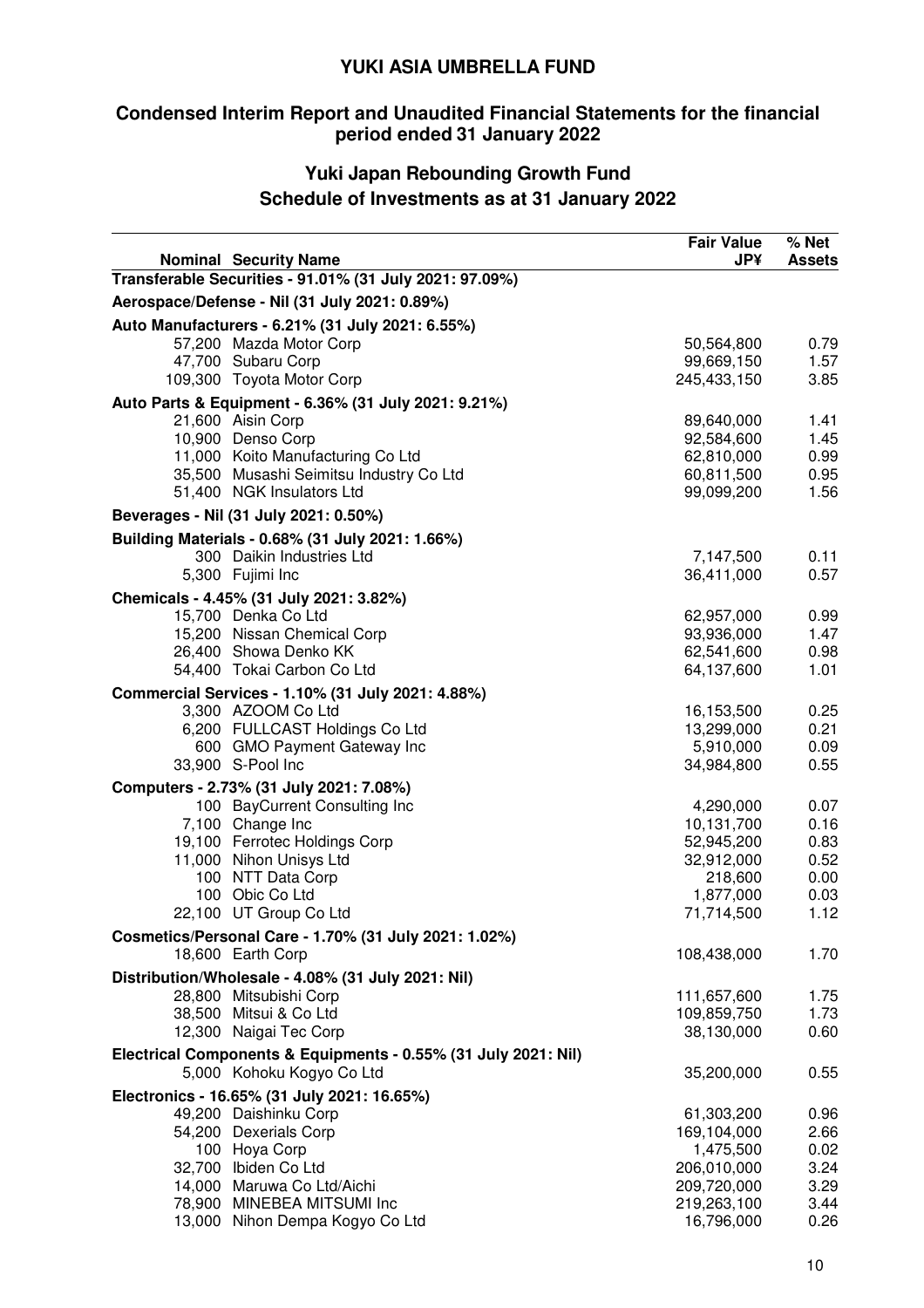# **Condensed Interim Report and Unaudited Financial Statements for the financial period ended 31 January 2022**

# **Yuki Japan Rebounding Growth Fund Schedule of Investments as at 31 January 2022 (continued)**

| <b>Nominal Security Name</b>                                             | <b>Fair Value</b><br><b>JP¥</b> | % Net<br><b>Assets</b> |
|--------------------------------------------------------------------------|---------------------------------|------------------------|
| Transferable Securities - 91.01% (31 July 2021: 97.09%) (continued)      |                                 |                        |
| Electronics - 16.65% (31 July 2021: 16.65%) (continued)                  |                                 |                        |
| 5,900 Sanyo Denki Co Ltd                                                 | 31,329,000                      | 0.49                   |
| 23,200 Taiyo Yuden Co Ltd                                                | 127,136,000                     | 2.00                   |
| 9,100 Yamaichi Electronics Co Ltd                                        | 18,673,200                      | 0.29                   |
| Engineering & Construction - 2.57% (31 July 2021: 0.56%)                 |                                 |                        |
| 18,700 SHO-BOND Holdings Co Ltd                                          | 93,687,000                      | 1.47                   |
| 32,900 Yokogawa Bridge Holdings Corp                                     | 70,307,300                      | 1.10                   |
| Entertainment - Nil (31 July 2021: 0.44%)                                |                                 |                        |
| Environmental Control - Nil (31 July 2021: 0.59%)                        |                                 |                        |
| Food - 0.50% (31 July 2021: 1.34%)                                       |                                 |                        |
| 9,000 Kobe Bussan Co Ltd                                                 | 32,040,000                      | 0.50                   |
| Hand/Machine Tools - 3.07% (31 July 2021: Nil)                           |                                 |                        |
| 72,200 DMG Mori Co Ltd                                                   | 130,032,200                     | 2.04                   |
| 27,100 Meidensha Corp                                                    | 65,527,800                      | 1.03                   |
| Healthcare-Products - 0.28% (31 July 2021: 3.27%)                        |                                 |                        |
| 100 Olympus Corp                                                         | 254,650                         | 0.00                   |
| 11,400 Topcon Corp                                                       | 17,567,400                      | 0.28                   |
| Healthcare-Services - Nil (31 July 2021: 0.52%)                          |                                 |                        |
| Home Builders - 0.73% (31 July 2021: Nil)                                |                                 |                        |
| 6,700 Ki-Star Real Estate Co Ltd                                         | 46,632,000                      | 0.73                   |
| Home Furnishings - 3.16% (31 July 2021: 0.56%)                           |                                 |                        |
| 15,800 Sony Group Corp                                                   | 200,976,000                     | 3.16                   |
| Internet - 1.18% (31 July 2021: 1.03%)                                   |                                 |                        |
| 1,800 M3 Inc                                                             | 7,828,200                       | 0.12                   |
| 22,200 ZOZO Inc                                                          | 67,266,000                      | 1.06                   |
| Iron/Steel - Nil (31 July 2021: 0.42%)                                   |                                 |                        |
| Leisure Time - 2.58% (31 July 2021: Nil)                                 |                                 |                        |
| 9,400 Curves Holdings Co Ltd                                             | 6,514,200                       | 0.10                   |
| 2,600 Fast Fitness Japan Inc                                             | 5,330,000                       | 0.08                   |
| 65,400 Round One Corp<br>2,400 Shimano Inc                               | 90,840,600<br>61,476,000        | 1.43<br>0.97           |
|                                                                          |                                 |                        |
| Machinery-Diversified - 4.35% (31 July 2021: 4.76%)<br>36,400 Ebara Corp | 202,384,000                     | 3.18                   |
| 100 Keyence Corp                                                         | 5,823,000                       | 0.09                   |
| 44,700 MIMAKI ENGINEERING CO Ltd                                         | 35,268,300                      | 0.55                   |
| 14,400 Optorun Co Ltd                                                    | 33,566,400                      | 0.53                   |
| Metal Fabricate/Hardware - 1.60% (31 July 2021: 0.89%)                   |                                 |                        |
| 14,900 MISUMI Group Inc                                                  | 55,130,000                      | 0.87                   |
| 5,600 Mitsui High-Tec Inc                                                | 46,648,000                      | 0.73                   |
| Mining - 1.80% (31 July 2021: Nil)                                       |                                 |                        |
| 21,800 Sumitomo Metal Mining Co Ltd                                      | 114,406,400                     | 1.80                   |
| Miscellaneous Manufacturing - 0.67% (31 July 2021: 2.23%)                |                                 |                        |
| 52,900 Fujikura Composites Inc                                           | 42,372,900                      | 0.67                   |
| Office/Business Equipment - Nil (31 July 2021: 1.10%)                    |                                 |                        |
| Pharmaceuticals - 1.13% (31 July 2021: Nil)                              |                                 |                        |
| 26,000 Ono Pharmaceutical Co Ltd                                         | 72,098,000                      | 1.13                   |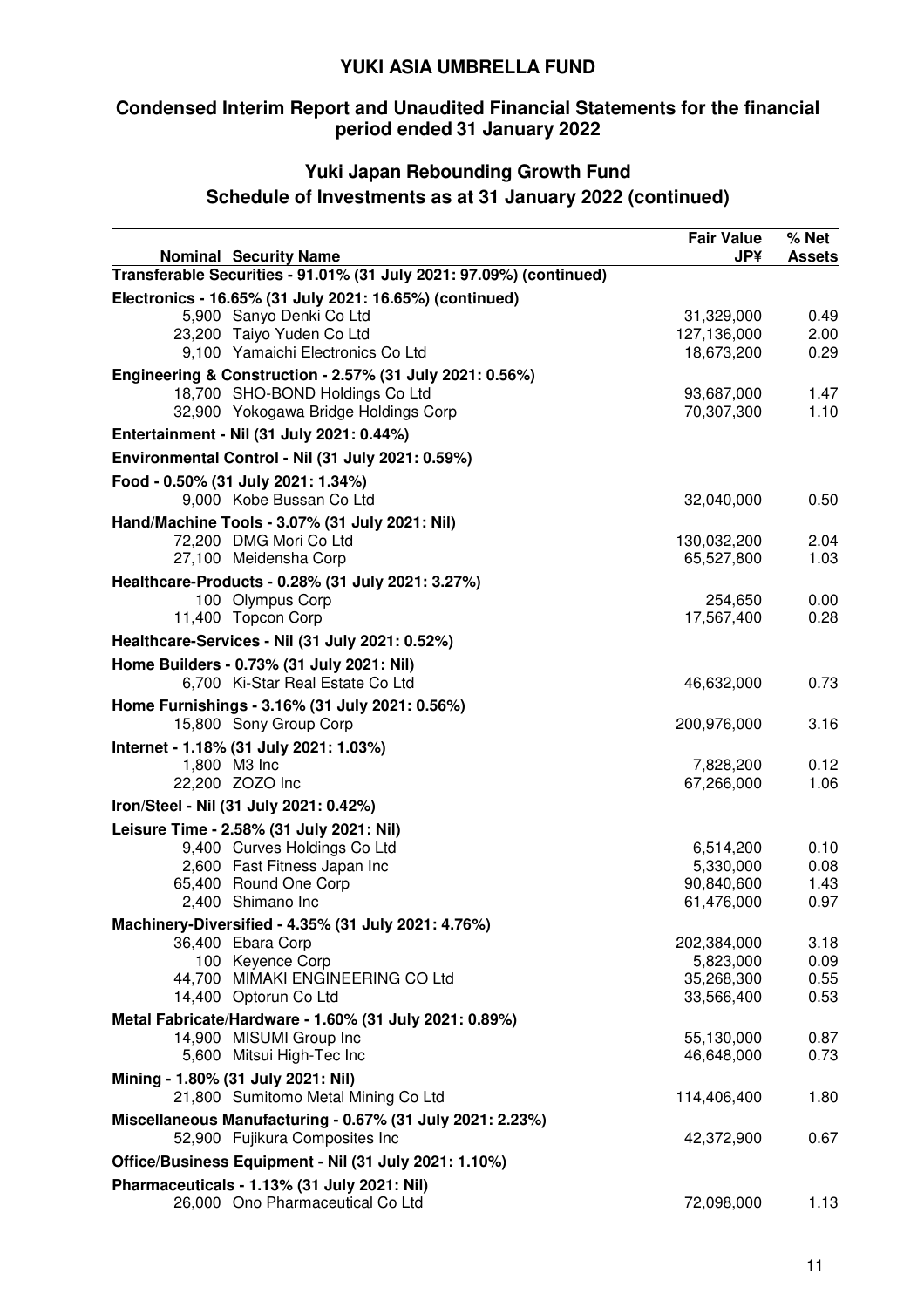# **Condensed Interim Report and Unaudited Financial Statements for the financial period ended 31 January 2022**

# **Yuki Japan Rebounding Growth Fund Schedule of Investments as at 31 January 2022 (continued)**

|                                | <b>Nominal Security Name</b>                                        | <b>Fair Value</b><br><b>JP¥</b> | % Net<br><b>Assets</b> |
|--------------------------------|---------------------------------------------------------------------|---------------------------------|------------------------|
|                                | Transferable Securities - 91.01% (31 July 2021: 97.09%) (continued) |                                 |                        |
|                                | Retail - 6.09% (31 July 2021: 6.10%) (continued)                    |                                 |                        |
|                                | 14,300 Balnibarbi Co Ltd                                            | 14,300,000                      | 0.23                   |
|                                | 200 Fast Retailing Co Ltd                                           | 13,398,000                      | 0.21                   |
|                                | 104,400 Marui Group Co Ltd                                          | 230,202,000                     | 3.61                   |
|                                | 45,500 Nextage Co Ltd                                               | 130,130,000                     | 2.04                   |
|                                | Semiconductors - 11.68% (31 July 2021: 11.45%)                      |                                 |                        |
|                                | 9,600 KEIWA Inc                                                     | 51,456,000                      | 0.81                   |
|                                | 600 Lasertec Corp (Units)                                           | 15,045,000                      | 0.24                   |
|                                | 72,200 Renesas Electronics Corp                                     | 93,715,600                      | 1.47                   |
|                                | 6,800 Rorze Corp                                                    | 71,876,000                      | 1.13                   |
|                                | 42,900 Shinko Electric Industries Co Ltd                            | 223,080,000                     | 3.50                   |
|                                | 42,700 Tera Probe Inc                                               | 69,643,700                      | 1.09                   |
|                                | 3,400 Tokyo Electron Ltd                                            | 186,082,000                     | 2.92                   |
|                                | 4,900 Tokyo Ohka Kogyo Co Ltd                                       | 32,879,000                      | 0.52                   |
|                                | Software - 0.59% (31 July 2021: 5.54%)                              |                                 |                        |
|                                | 13,600 Capcom Co Ltd                                                | 37,413,600                      | 0.59                   |
|                                | Textiles - 1.08% (31 July 2021: Nil)                                |                                 |                        |
|                                | 31,800 Seiren Co Ltd                                                | 68,688,000                      | 1.08                   |
|                                | Toys/Games/Hobbies - 1.02% (31 July 2021: 2.86%)                    |                                 |                        |
|                                | 8,100 Bandai Namco Holdings Inc                                     | 64,856,700                      | 1.02                   |
|                                | Transportation - 2.42% (31 July 2021: 1.17%)                        |                                 |                        |
|                                | 100 Central Japan Railway Co                                        | 1,514,500                       | 0.03                   |
|                                | 1,000 East Japan Railway Co                                         | 6,544,000                       | 0.10                   |
|                                | 48,800 Kintetsu World Express Inc                                   | 138,640,800                     | 2.18                   |
|                                | 1,500 West Japan Railway Co                                         | 7,183,500                       | 0.11                   |
| <b>Transferable Securities</b> |                                                                     | 5,796,899,500                   | 91.01                  |

**Financial Derivative Instruments ((0.16)%) (31 July 2021: ((0.10)%))** 

# **Forward Foreign Currency Exchange Contracts\* ((0.16)%) (31 July 2021: ((0.10)%))**

| <b>Settlement</b><br><b>Date</b>                                   | <b>Currency</b><br><b>Bought</b> | Amount<br><b>Bought</b> | Currency<br><b>Sold</b> | Amount<br><b>Sold</b> | <b>Unrealised</b><br>Gain/(Loss)<br><b>JP¥</b> | $%$ Net<br><b>Assets</b> |
|--------------------------------------------------------------------|----------------------------------|-------------------------|-------------------------|-----------------------|------------------------------------------------|--------------------------|
| 15/02/2022                                                         | <b>JPY</b>                       | 25,052,558              | <b>EUR</b>              | (193, 173)            | 148,324                                        | 0.00                     |
| Unrealised gain on forward foreign currency exchange contracts     |                                  |                         |                         |                       | 148,324                                        | 0.00                     |
| 15/02/2022                                                         | <b>EUR</b>                       | 3,272,558               | <b>JPY</b>              | (429,751,397)         | (7, 847, 768)                                  | (0.12)                   |
| 15/02/2022                                                         | <b>JPY</b>                       | 28,233,341              | <b>EUR</b>              | (219, 618)            | (80, 124)                                      | (0.00)                   |
| 15/02/2022                                                         | JPY                              | 183,076,639             | <b>USD</b>              | (1,600,264)           | (1,744,984)                                    | (0.03)                   |
| 15/02/2022                                                         | <b>USD</b>                       | 12,714,686              | <b>JPY</b>              | (1,469,402,112)       | (926, 337)                                     | (0.01)                   |
| Unrealised loss on forward foreign currency exchange contracts     |                                  |                         |                         |                       | (10, 599, 213)                                 | (0.16)                   |
| Net unrealised loss on forward foreign currency exchange contracts |                                  |                         |                         |                       | (10,450,889)                                   | (0.16)                   |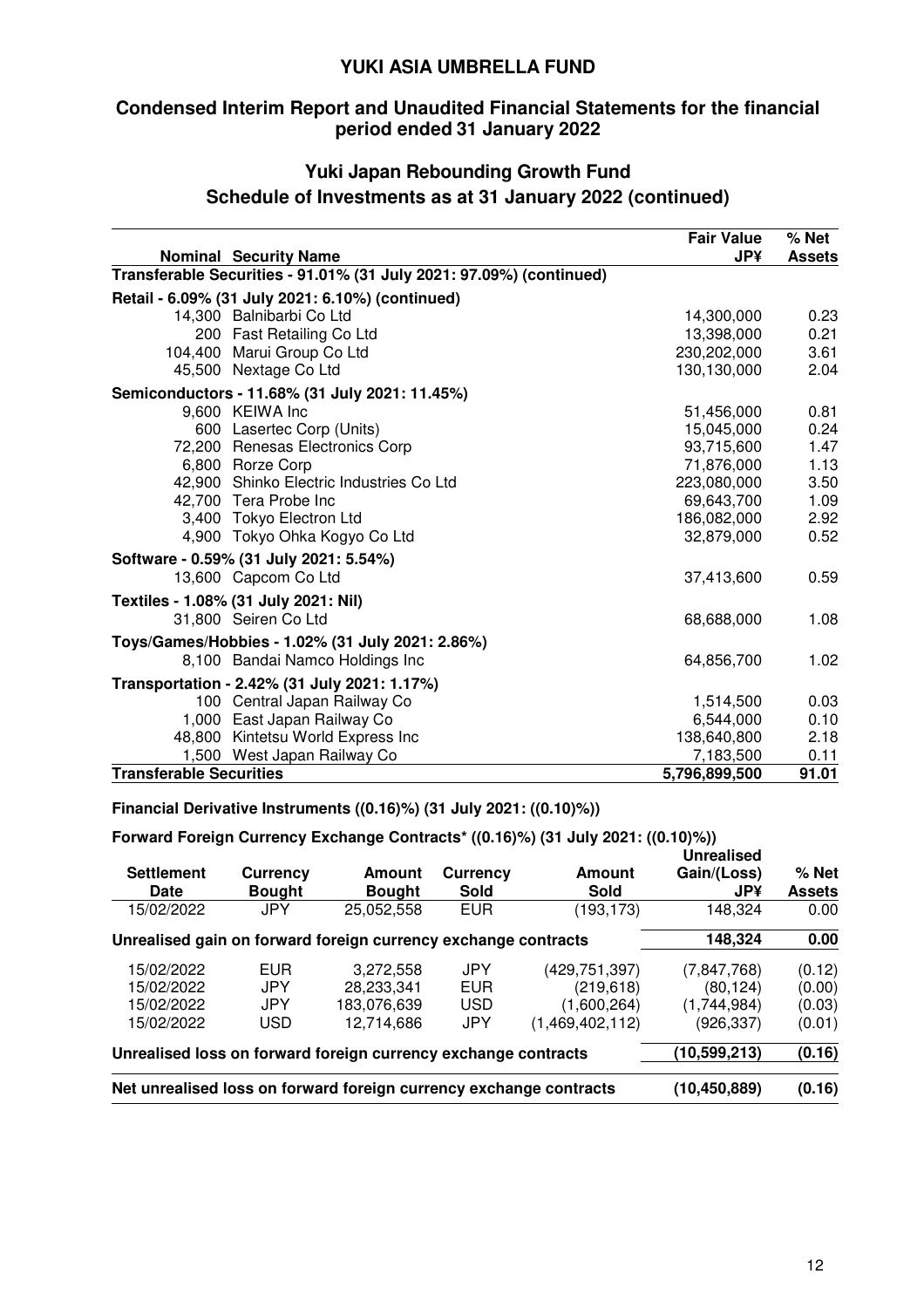# **Condensed Interim Report and Unaudited Financial Statements for the financial period ended 31 January 2022**

# **Yuki Japan Rebounding Growth Fund Schedule of Investments as at 31 January 2022 (continued)**

## **Financial Derivative Instruments ((0.16)%) (31 July 2021: ((0.10)%)) (continued)**

|                                                                            | <b>Fair Value</b><br><b>JP¥</b> | % Net<br><b>Assets</b> |
|----------------------------------------------------------------------------|---------------------------------|------------------------|
| Financial Assets and Financial Liabilities at fair value through profit or |                                 |                        |
| <b>loss</b>                                                                | 5,786,448,611                   | 90.85                  |
| Receivables (31 July 2021: 0.32%)                                          | 192,570,974                     | 3.02                   |
| Cash and cash equivalents (31 July 2021: 3.44%)                            | 606,390,755                     | 9.52                   |
| Payables (31 July 2021: (0.75%))                                           | (216,049,666)                   | (3.39)                 |
| <b>Net Assets</b>                                                          | 6,369,360,674                   | 100.00                 |

\* The counterparty for the forward foreign exchange contracts is The Bank of New York Mellon.

| <b>Analysis of Total Assets (Unaudited)</b>                                                                                                            |                                          |                                          | % Total Assets                           |
|--------------------------------------------------------------------------------------------------------------------------------------------------------|------------------------------------------|------------------------------------------|------------------------------------------|
| Transferable Securities admitted to an official stock exchange<br>Financial derivative instruments<br>Cash and cash equivalents<br><b>Other Assets</b> |                                          |                                          | 87.88<br>0.00<br>9.19<br>2.93            |
| <b>Net Asset Value</b>                                                                                                                                 |                                          |                                          | 100.00                                   |
| <b>JPY Unit Class</b>                                                                                                                                  |                                          |                                          |                                          |
|                                                                                                                                                        | <b>31 January 2022</b>                   | 31 July 2021                             | 31 July 2020                             |
| Net Asset Value<br>Number of Units in issue<br>Net Asset Value per Unit                                                                                | JP¥4,612,406,510<br>131,898<br>JP¥34,969 | JP¥4,862,621,894<br>134,792<br>JP¥36,075 | JP¥4,993,569,870<br>177,277<br>JP¥28,168 |
| <b>USD Hedged Unit Class</b>                                                                                                                           | <b>31 January 2022</b>                   | 31 July 2021                             | 31 July 2020                             |
| Net Asset Value<br>Number of Units in issue<br>Net Asset Value per Unit                                                                                | US\$11,633,731<br>8,074<br>US\$1,441     | US\$9,278,375<br>6,237<br>US\$1,488      | US\$28,641,788<br>24,738<br>US\$1,158    |
| <b>Euro Hedged Unit Class</b>                                                                                                                          |                                          |                                          |                                          |
|                                                                                                                                                        | <b>31 January 2022</b>                   | 31 July 2021                             | 31 July 2020                             |
| Net Asset Value<br>Number of Units in issue<br>Net Asset Value per Unit                                                                                | EUR2,992,991<br>3,511<br><b>EUR853</b>   | EUR3,106,050<br>3,511<br><b>EUR885</b>   | EUR3,735,284<br>5,371<br><b>EUR695</b>   |
| <b>JPY Institutional Unit Class 2</b>                                                                                                                  |                                          |                                          |                                          |
|                                                                                                                                                        | <b>31 January 2022</b>                   | 31 July 2021                             | 31 July 2020                             |
| Net Asset Value<br>Number of Units in issue<br>Net Asset Value per Unit                                                                                | JP¥27,400,719<br>2,807<br>JP¥9,762       | JP¥28,195,557<br>2,807<br>JP¥10,045      | JP¥21,908,054<br>2,807<br>JP¥7,805       |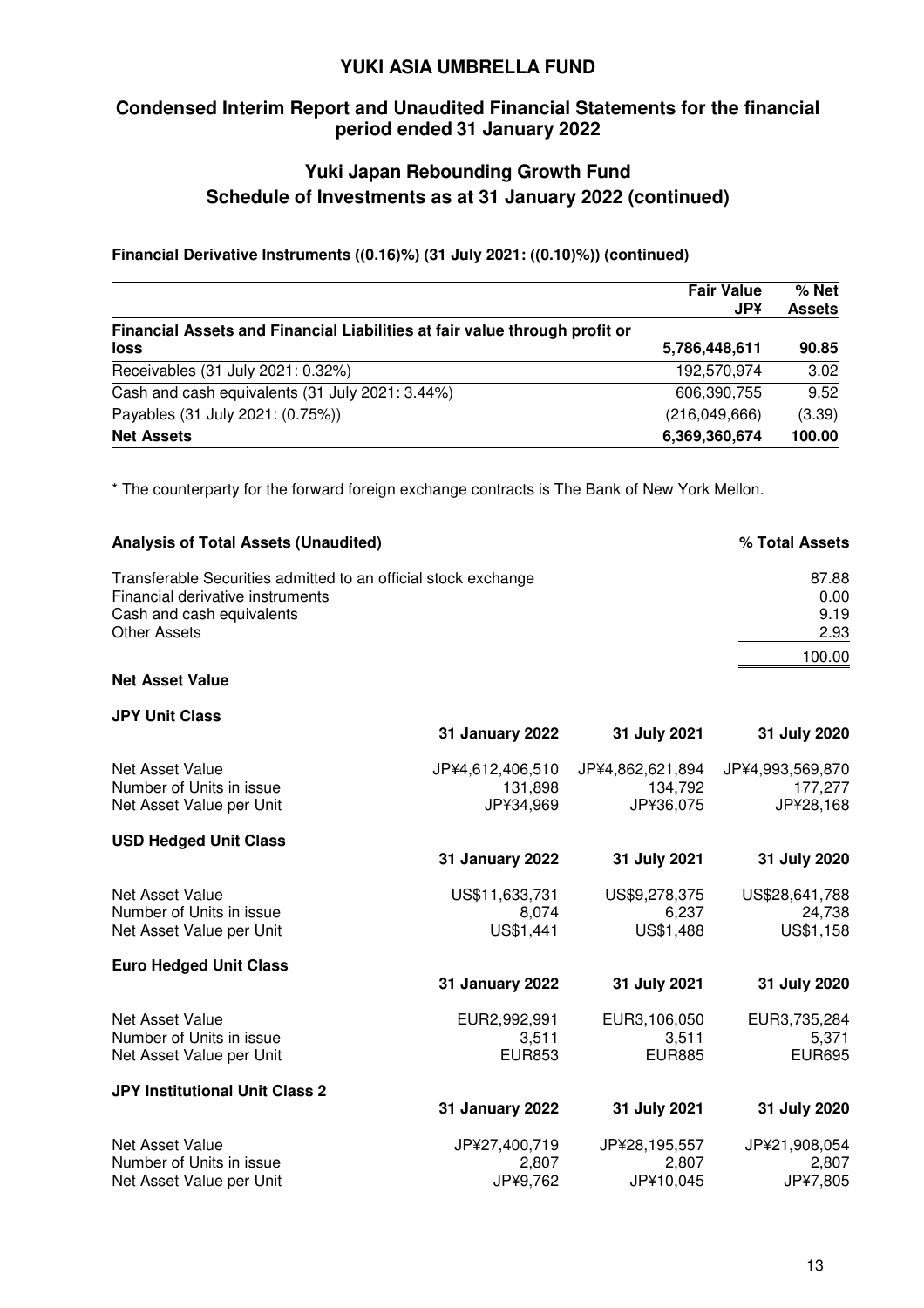# **Condensed Interim Report and Unaudited Financial Statements for the financial period ended 31 January 2022**

# **Statement of Comprehensive Income**

|                                                                                                                                   | <b>Note</b> | Yuki Japan<br>Rebounding<br><b>Growth Fund</b><br><b>Financial Period</b><br>ended<br>31 January 2022<br><b>JP¥</b> | Yuki Japan<br>Rebounding<br><b>Growth Fund</b><br><b>Financial Period</b><br>ended<br><b>31 January 2021</b><br><b>JP¥</b> |
|-----------------------------------------------------------------------------------------------------------------------------------|-------------|---------------------------------------------------------------------------------------------------------------------|----------------------------------------------------------------------------------------------------------------------------|
| Net (loss)/gain on financial assets and financial                                                                                 |             | (112, 837, 773)                                                                                                     | 1,462,340,500                                                                                                              |
| liabilities at fair value through profit or loss<br>Gross Income                                                                  |             | 53,644,067                                                                                                          | 25,345,371                                                                                                                 |
| Total Investment (loss)/income                                                                                                    |             | (59, 193, 706)                                                                                                      | 1,487,685,871                                                                                                              |
| Operating expenses                                                                                                                |             | (74, 777, 423)                                                                                                      | (88, 837, 636)                                                                                                             |
| Net loss/income for the financial period                                                                                          |             | (133, 971, 129)                                                                                                     | 1,398,848,235                                                                                                              |
| <b>Finance Costs</b><br>Interest expense                                                                                          |             | (638, 320)                                                                                                          | (843,091)                                                                                                                  |
| Operating (loss)/profit before tax                                                                                                |             | (134, 609, 449)                                                                                                     | 1,398,005,144                                                                                                              |
| Less: withholding tax                                                                                                             | 3           | (8, 197, 847)                                                                                                       | (3,805,349)                                                                                                                |
| (Loss)/profit for the financial period after<br>withholding tax                                                                   |             | (142, 807, 296)                                                                                                     | 1,394,199,795                                                                                                              |
| Net (decrease)/increase in Net Assets<br><b>Attributable to Redeemable Participating</b><br>Unitholders resulting from operations |             | (142,807,296)                                                                                                       | 1,394,199,795                                                                                                              |

All amounts arise solely from continuing operations. There are no recognised gains or losses other than those dealt with in the Statement of Comprehensive Income.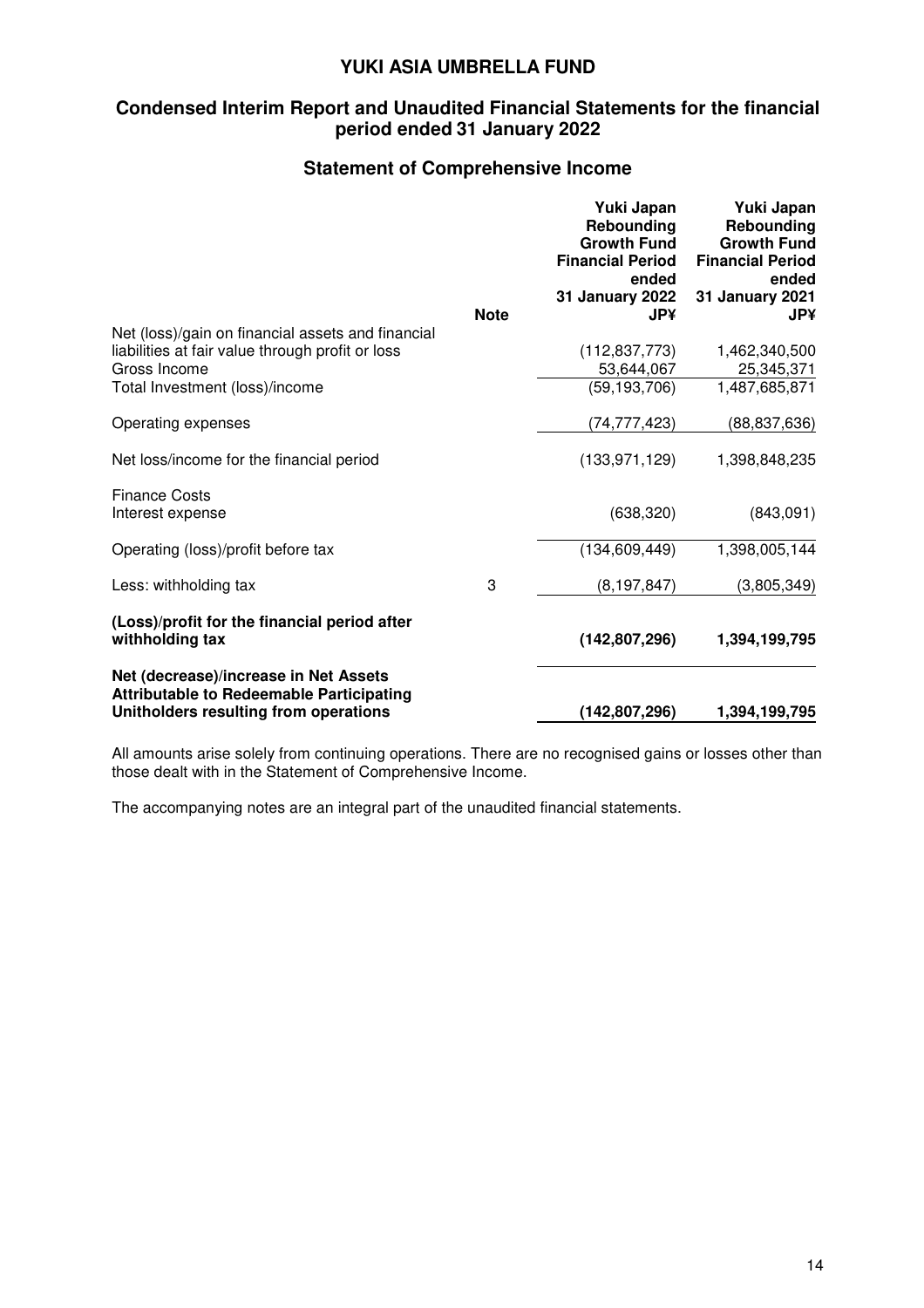# **Condensed Interim Report and Unaudited Financial Statements for the financial period ended 31 January 2022**

# **Statement of Financial Position**

|                                                                                             | <b>Notes</b> | Yuki Japan<br>Rebounding<br><b>Growth Fund</b><br>As at<br>31 January 2022<br><b>JP¥</b> | Yuki Japan<br>Rebounding<br><b>Growth Fund</b><br>As at<br>31 July 2021<br><b>JP¥</b> |
|---------------------------------------------------------------------------------------------|--------------|------------------------------------------------------------------------------------------|---------------------------------------------------------------------------------------|
| <b>Current assets</b>                                                                       |              |                                                                                          |                                                                                       |
| Financial Assets at fair value through profit or<br>loss:                                   |              |                                                                                          |                                                                                       |
| <b>Transferable Securities</b>                                                              | 8            | 5,796,899,500                                                                            | 6,129,357,200                                                                         |
| <b>Financial Derivative Instruments</b>                                                     | 9            | 148,324                                                                                  | 741,601                                                                               |
| Receivables                                                                                 |              | 192,570,974                                                                              | 19,901,357                                                                            |
| Cash and cash equivalents                                                                   | 4            | 606,390,755                                                                              | 217,315,914                                                                           |
| <b>Total current assets</b>                                                                 |              | 6,596,009,553                                                                            | 6,367,316,072                                                                         |
| <b>Current liabilities</b>                                                                  |              |                                                                                          |                                                                                       |
| Financial Liabilities at fair value through profit or<br>loss:                              |              |                                                                                          |                                                                                       |
| Financial derivative instruments                                                            | 9            | (10, 599, 213)                                                                           | (7, 294, 143)                                                                         |
| Payables                                                                                    |              | (216, 049, 666)                                                                          | (47,046,503)                                                                          |
| <b>Total liabilities (excluding net assets)</b><br>attributable to Redeemable Participating |              |                                                                                          |                                                                                       |
| Unitholders)                                                                                |              | (226,648,879)                                                                            | (54,340,646)                                                                          |
| Net assets attributable to Redeemable                                                       |              |                                                                                          |                                                                                       |
| <b>Participating Unitholders</b>                                                            |              | 6,369,360,674                                                                            | 6,312,975,426                                                                         |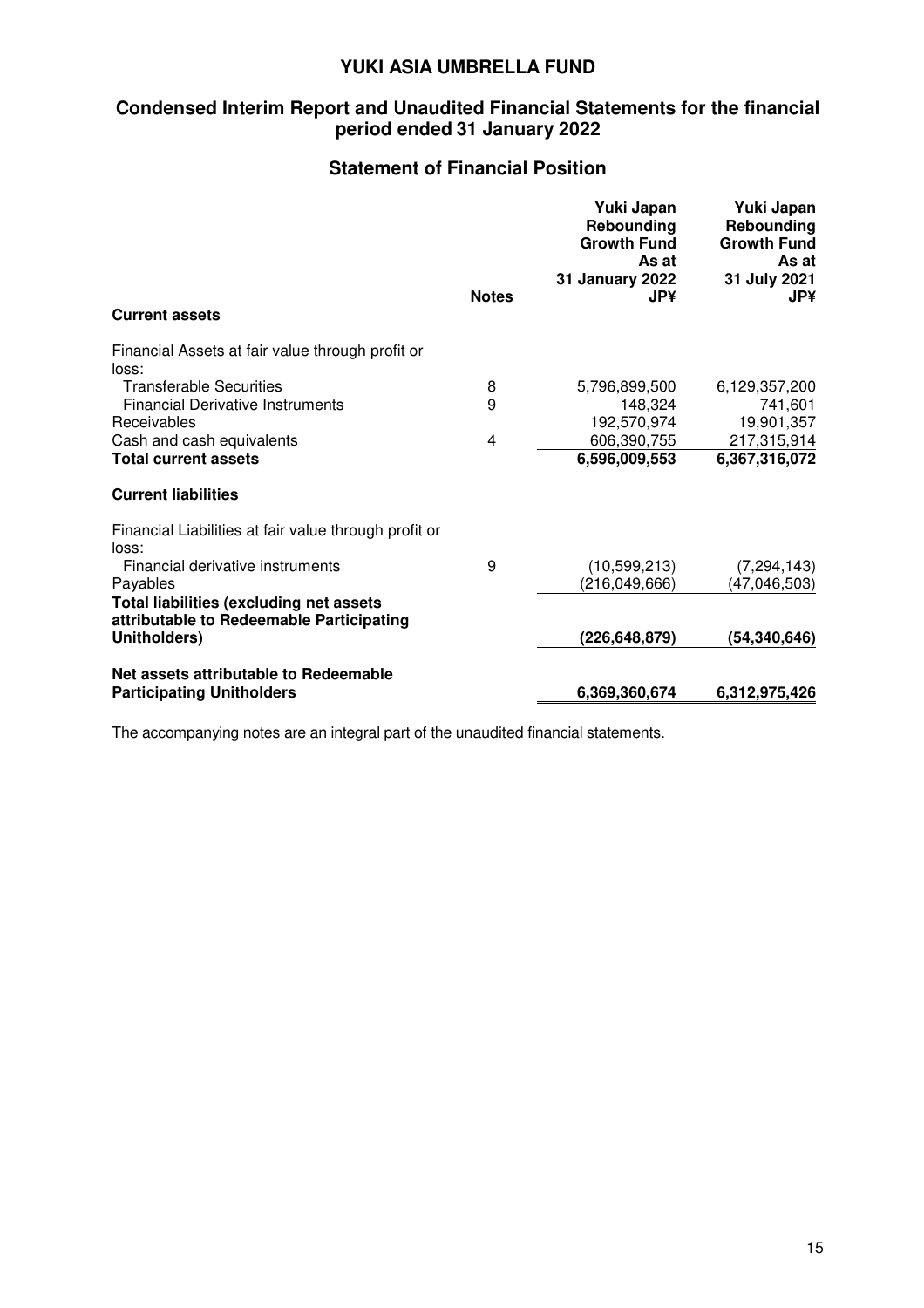# **Condensed Interim Report and Unaudited Financial Statements for the financial period ended 31 January 2022**

# **Statement of Changes in Net Assets Attributable to Redeemable Participating Unitholders**

|                                                                                                                            | Yuki Japan<br>Rebounding<br><b>Growth Fund</b><br><b>Financial period</b><br>ended<br>31 January 2022<br><b>JP¥</b> | Yuki Japan<br>Rebounding<br><b>Growth Fund</b><br><b>Financial period</b><br>ended<br><b>31 January 2021</b><br><b>JP¥</b> |
|----------------------------------------------------------------------------------------------------------------------------|---------------------------------------------------------------------------------------------------------------------|----------------------------------------------------------------------------------------------------------------------------|
| Net Assets Attributable to Redeemable Participating<br>Unitholders at beginning of the financial period                    | 6,312,975,426                                                                                                       | 8,477,124,980                                                                                                              |
| Movement due to subscriptions and redemptions of<br><b>Redeemable Participating Units</b>                                  |                                                                                                                     |                                                                                                                            |
| Amounts received on subscriptions of Redeemable<br><b>Participating Units</b>                                              | 986,077,558                                                                                                         | 1,322,777,334                                                                                                              |
| Amounts paid on redemptions of Redeemable<br><b>Participating Units</b>                                                    | (786,885,014)<br>199,192,544                                                                                        | (3,429,663,773)<br>(2, 106, 886, 439)                                                                                      |
| Net (decrease)/increase in Net Assets Attributable to<br>Redeemable Participating Unitholders resulting from<br>operations | (142, 807, 296)                                                                                                     | 1,394,199,795                                                                                                              |
| Net Assets Attributable to Redeemable Participating<br>Unitholders at end of the financial period                          | 6,369,360,674                                                                                                       | 7,764,438,336                                                                                                              |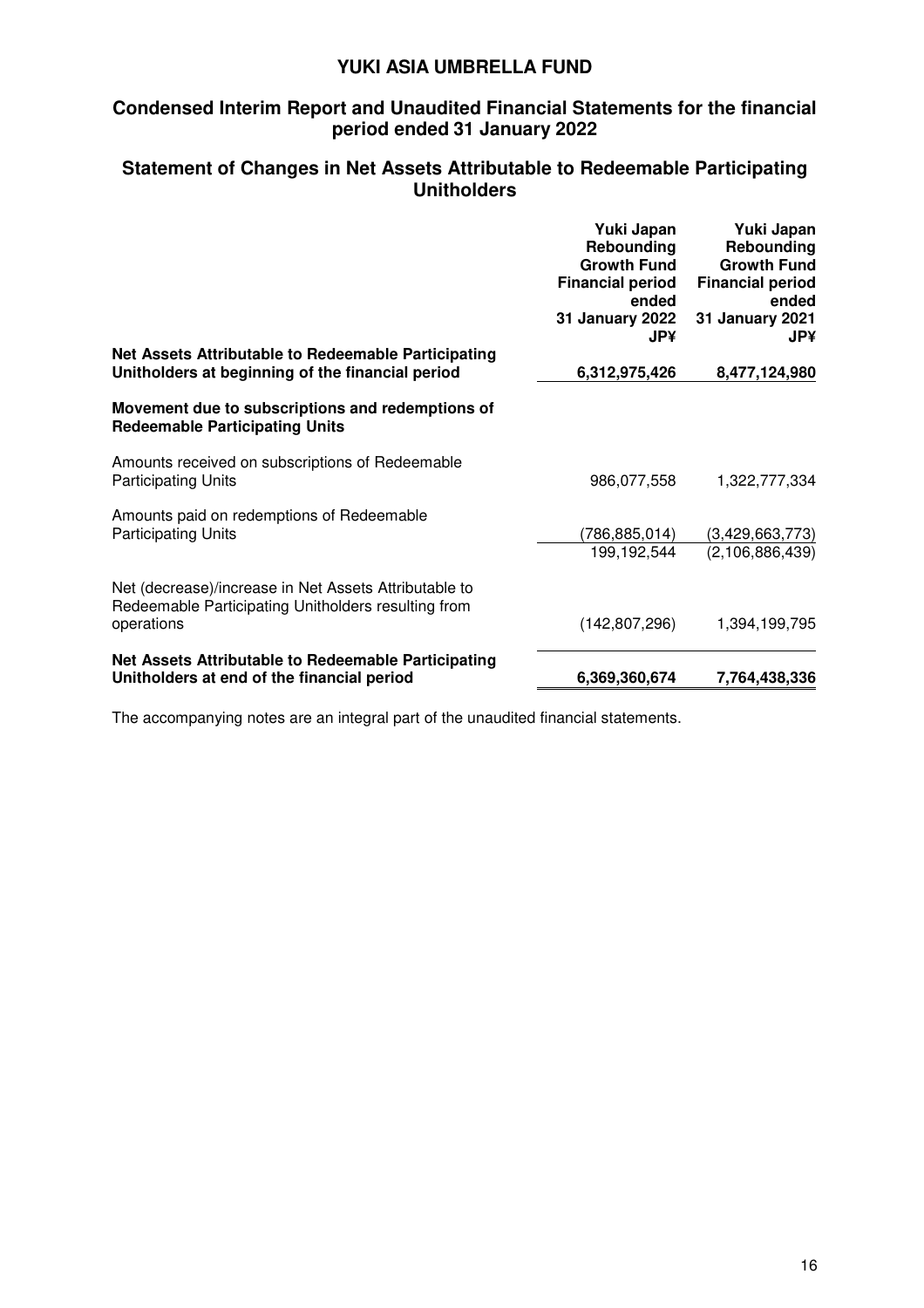# **Condensed Interim Report and Unaudited Financial Statements for the financial period ended 31 January 2022**

# **Statement of Cash Flows**

|                                                                                                                                  | Yuki Japan<br>Rebounding<br><b>Growth Fund</b><br><b>Financial period</b><br>ended | Yuki Japan<br>Rebounding<br><b>Growth Fund</b><br><b>Financial period</b><br>ended |
|----------------------------------------------------------------------------------------------------------------------------------|------------------------------------------------------------------------------------|------------------------------------------------------------------------------------|
|                                                                                                                                  | <b>31 January 2022</b><br><b>JP¥</b>                                               | 31 January 2021<br><b>JP¥</b>                                                      |
| Cash flows from operating activities<br>Net (decrease)/increase in Net Assets<br><b>Attributable to Redeemable Participating</b> |                                                                                    |                                                                                    |
| <b>Unitholders</b>                                                                                                               | (142, 807, 296)                                                                    | 1,394,199,795                                                                      |
| <b>Adjusted For.</b><br>Net decrease in Transferable Securities                                                                  | 332,457,700                                                                        | 903,742,360                                                                        |
| Net decrease/(increase) in Financial Derivative                                                                                  |                                                                                    |                                                                                    |
| Instruments                                                                                                                      | 3,898,347                                                                          | (72,650,648)                                                                       |
| (Increase)/decrease in receivables                                                                                               | (172, 669, 617)                                                                    | 1,024,549                                                                          |
| Increase in payables                                                                                                             | 135,130,633                                                                        | 29,895,450                                                                         |
| Cash flows provided by operating activities                                                                                      | 298,817,063                                                                        | 862,011,711                                                                        |
| Cash flows from financing activities                                                                                             |                                                                                    |                                                                                    |
| Issue of redeemable participating units                                                                                          | 986,077,558                                                                        | 1,321,622,848                                                                      |
| Redemption of redeemable participating units                                                                                     | (753,012,484)                                                                      | (3,765,150,828)                                                                    |
| Net cash provided by/(used in) financing<br>activities                                                                           | 233,065,074                                                                        | (2,443,527,980)                                                                    |
| Movement in cash and cash equivalents<br>during the financial period                                                             | 389,074,841                                                                        | (187, 316, 474)                                                                    |
| Cash and cash equivalents at the start of the<br>financial period                                                                | 217,315,914                                                                        | 569,379,532                                                                        |
| Cash and cash equivalents at the end of the<br>financial period                                                                  | 606,390,755                                                                        | 382,063,058                                                                        |
|                                                                                                                                  |                                                                                    |                                                                                    |
| <b>Supplementary information</b>                                                                                                 |                                                                                    |                                                                                    |
| Dividends received                                                                                                               | 49,156,831                                                                         | 26,494,862                                                                         |
| Bank Interest paid<br><b>Bank Interest received</b>                                                                              | (638, 320)                                                                         | (843,091)<br>51                                                                    |
| <b>Taxation paid</b>                                                                                                             | (8, 197, 847)                                                                      | (3,805,349)                                                                        |
|                                                                                                                                  |                                                                                    |                                                                                    |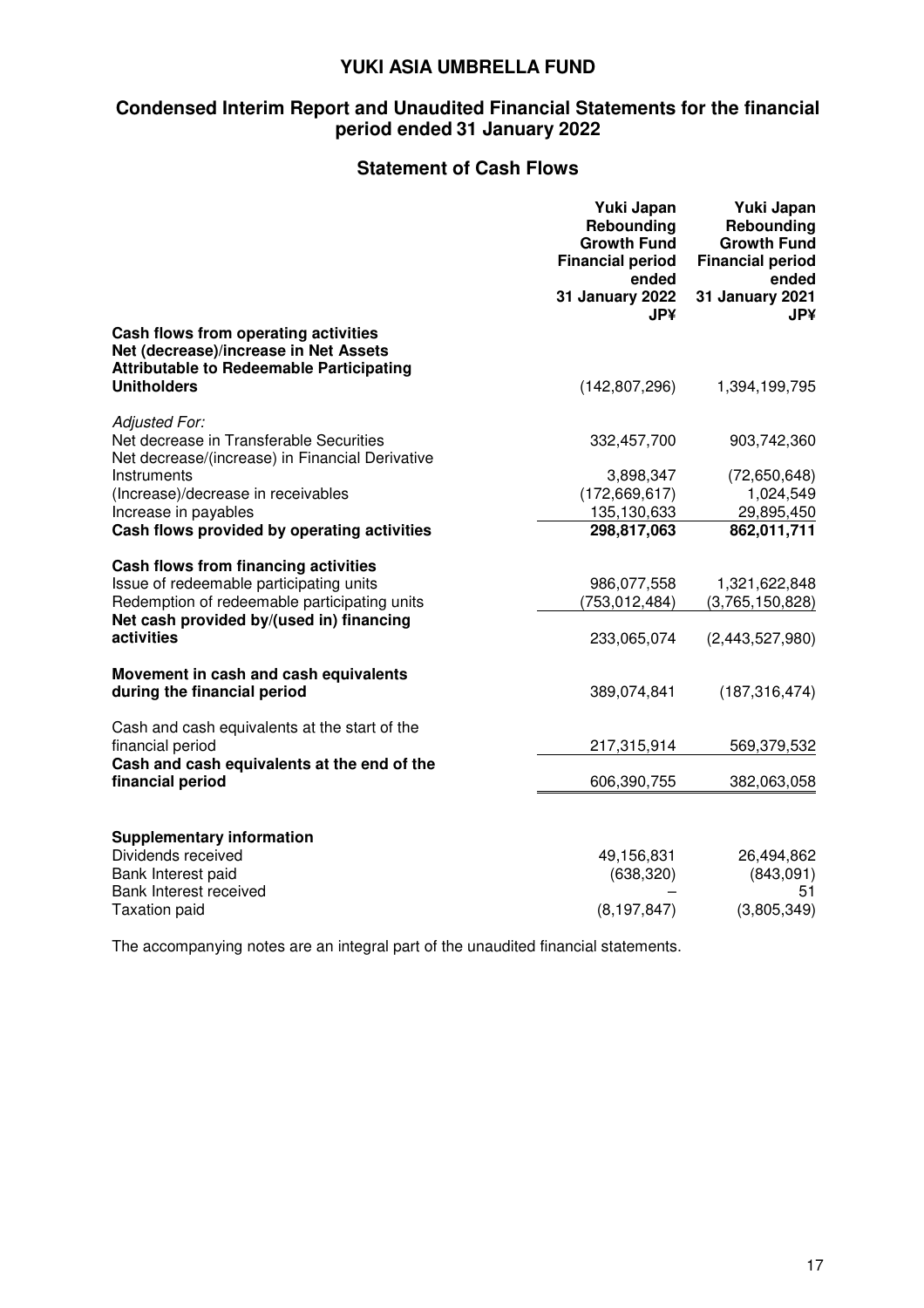# **Condensed Interim Report and Unaudited Financial Statements for the financial period ended 31 January 2022**

# **Notes to the Unaudited Financial Statements (continued)**

#### **1. Significant accounting policies**

#### **Basis of Preparation**

These condensed interim unaudited report and financial statements for the financial period ended 31 January 2022 have been prepared in accordance with IAS 34, 'Interim Financial Reporting' and should be read in conjunction with the annual report and audited financial statements for the financial year ended 31 July 2021, which have been prepared in accordance with International Financial Reporting Standards as adopted by the European Union ("IFRS"), the European Communities (Undertakings for Collective Investment in Transferable Securities) Regulations 2011 (as amended) (the "UCITS Regulations") and the Central Bank (Supervision and Enforcement) Act 2013 (section 48 (1)) (Undertakings for Collective Investment in Transferable Securities) Regulations 2019 (the "Central Bank UCITS Regulations").

#### **Accounting Policies**

The accounting policies applied are consistent with those of the annual report and audited financial statements for the financial year ended 31 July 2021, as described in those financial statements. It is suggested that these accounts are read in conjunction with the most recent annual report and audited financial statements.

#### **Estimates, judgments and assumptions**

The estimates, judgments and assumptions applied in preparing these condensed interim report and unaudited financial statements are consistent with those applied and disclosed in the Fund's most recent annual report and audited financial statements for the financial year ended 31 July 2021.

#### **Functional and presentation currency**

The Board of Directors consider the Japanese Yen the functional currency as it most faithfully represents the economic effect of the underlying transactions, events and conditions. The Japanese Yen is also the currency in which the Sub-Fund measures its performance and reported its results, as well as the currency in which it receives subscriptions from its investors. The presentation currency is the same as the functional currency.

#### **2. Number of Units in Issue and Net Assets Attributable to Redeemable Participating Unitholders**

Each Unit will represent an individual beneficial interest in the Sub-Fund. The return on an investment in the Sub-Fund will depend solely upon the investment performance of the assets in the Sub-Fund and the increase or decrease (as the case may be) in the NAV of the Units. The amount payable to a Unitholder in respect of each Unit upon liquidation of the Fund will equal the NAV per Unit.

In accordance with the provisions of the Fund's Prospectus, listed investments and investments with prices quoted in over the counter markets or by market makers are stated at the last traded price on the valuation day for the purpose of determining NAV per Unit for subscriptions and redemptions and for various fee calculations.

Net assets attributable to Redeemable Participating Unitholders represent a liability in the Statement of Financial Position, carried at the redemption amount that would be payable at the condensed statement of financial position date if the Unitholder exercised the right to redeem the Units in the Sub-Fund. Consequently, the differences described above adjust the carrying amount of the net assets attributable to Redeemable Participating Unitholders.

#### **3. Taxation**

Under current Irish law and practice, the Fund qualifies as an investment undertaking as defined in Section 739B of the Taxes Consolidation Act, 1997, as amended. On that basis, it is not chargeable to Irish tax on its income or gains.

However, Irish tax may arise on the happening of a "chargeable event". A chargeable event includes any distribution payments to Unitholders, any encashment, redemption, cancellation or transfer of Units and the holding of Units at the end of each eight year period beginning with the acquisition of such Units.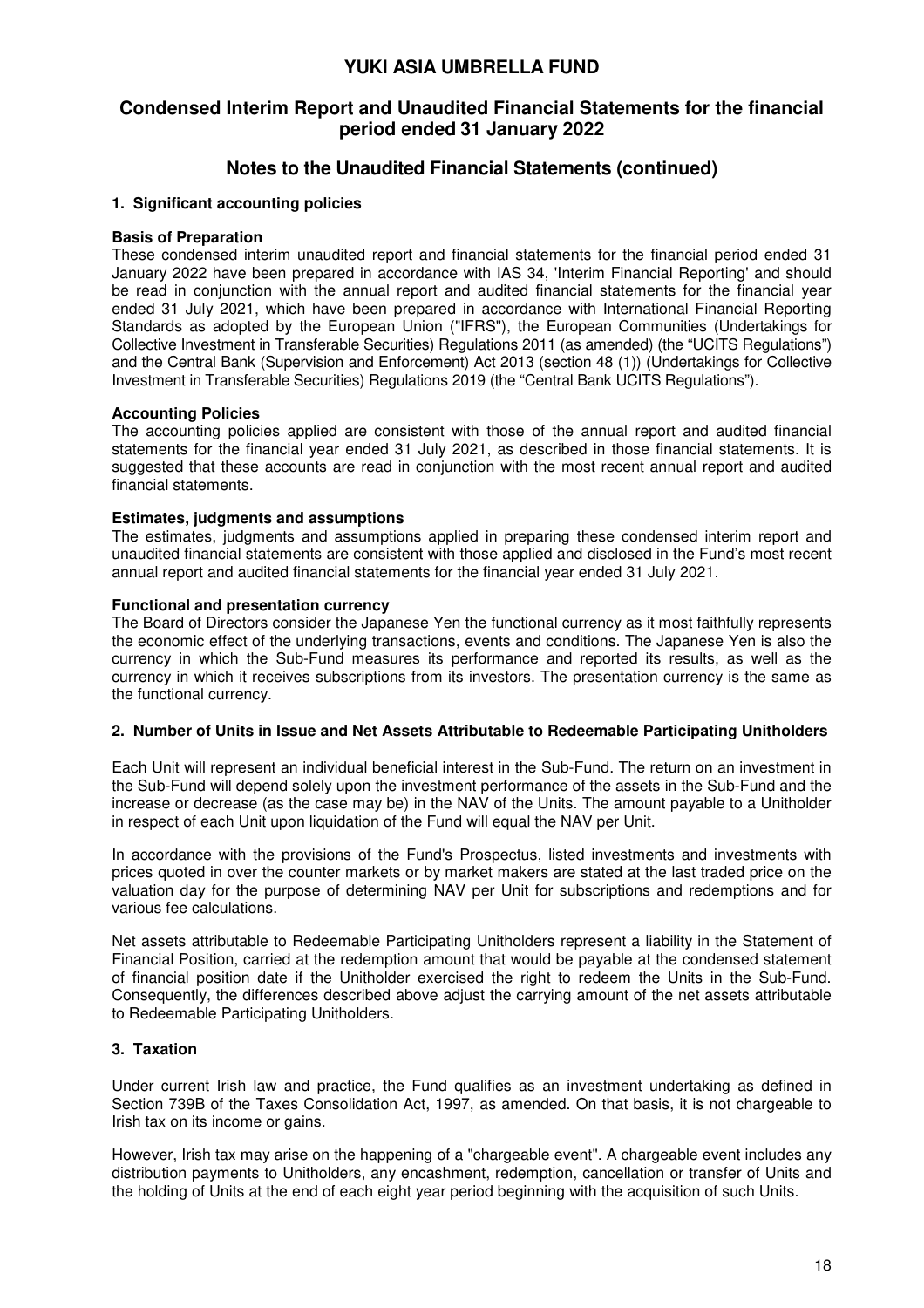# **Condensed Interim Report and Unaudited Financial Statements for the financial period ended 31 January 2022**

# **Notes to the Unaudited Financial Statements (continued)**

#### **3. Taxation (continued)**

No Irish tax will arise on the Fund in respect of chargeable events in respect of:

(a) a Unitholder who is neither Irish resident nor ordinarily resident in Ireland for tax purposes at the time of the chargeable event, provided the appropriate valid declarations, in accordance with the provisions of the Taxes Consolidation Act, 1997, as amended, are held by the Fund or the Fund has been authorised by the Irish Revenue to make gross payments in the absence of appropriate declarations; and

(b) certain exempted Irish resident Unitholders who have provided the Fund with the necessary signed statutory declarations.

Dividends, interest and capital gains, (if any), received on investments made by the Fund may be subject to withholding taxes imposed by the country from which the investment income/gains are received and such taxes may not be recoverable by the Fund or its Unitholders. Withholding taxes are disclosed separately in the Statement of Comprehensive Income and net of any tax credits.

#### **4. Cash and cash equivalents**

|                        | As at           | As at        |
|------------------------|-----------------|--------------|
|                        | 31 January 2022 | 31 July 2021 |
|                        | .JP¥            | JP¥          |
| Cash and bank balances | 606,390,755     | 217,315,914  |

All cash balances are held with The Bank of New York Mellon SA/NV, Dublin Branch as at 31 January 2022 and 31 July 2021.

As at 31 January 2022, all cash and bank balances are held with The Bank of New York Mellon SA/NV, Dublin Branch. The credit rating of The Bank of New York Mellon SA/NV, Dublin branch was AA- at 31 January 2022 (31 January 2021 : AA-).

#### **5. Related party and connected persons transactions**

Carne Global Fund Managers (Ireland) Limited as Manager of the Fund, earned fees of JP¥2,182,822 during the financial period (31 January 2021 earned fees of JP¥3,871,837). At the end of the financial period, fees of JP¥485,108 (31 July 2021: JP¥798,234) were due to Carne Global Fund Managers (Ireland) Limited.

Carne Global Financial Services Limited, the parent Company of the Manager, earned fees during the financial period in respect of other fund governance services provided to the Sub-Fund, the fees amounted to JP¥1,733,003 (31 January 2021: JP¥3,075,312) of which JP¥865,320 (31 July 2021: JP¥1,056,923) was payable at the financial period end.

Yuki Management & Research Co., Limited, as Investment Manager, earned fees of JP¥34,787,263 during the financial period (31 January 2021: JP¥35,013,101). At the financial period end, fees of JP¥16,783,399 (31 July 2021: JP¥10,842,461) were due to Yuki Management & Research Co., Limited.

Yuki – Co LLC, as International Placing Agent, earned fees of JP¥17,431,044 during the financial period (31 January 2021: JP¥17,537,760) for providing this service. At the financial period end, fees of JP¥8,947,181 (31 July 2021: JP¥5,433,036) were due to Yuki – Co LLC. Yuki Investments Co. Ltd, as the Promoter, is also considered a related party to the Fund.

As at 31 January 2022, Yuki Asset Taiwan Co. Ltd. and Yuki Asset Management Co. Ltd. which are both members of the Yuki Group, hold 2,201 (31 July 2021: 3,190) and 1,852 (31 July 2021: 2,684) units respectively, of the Euro Hedged Unit Class.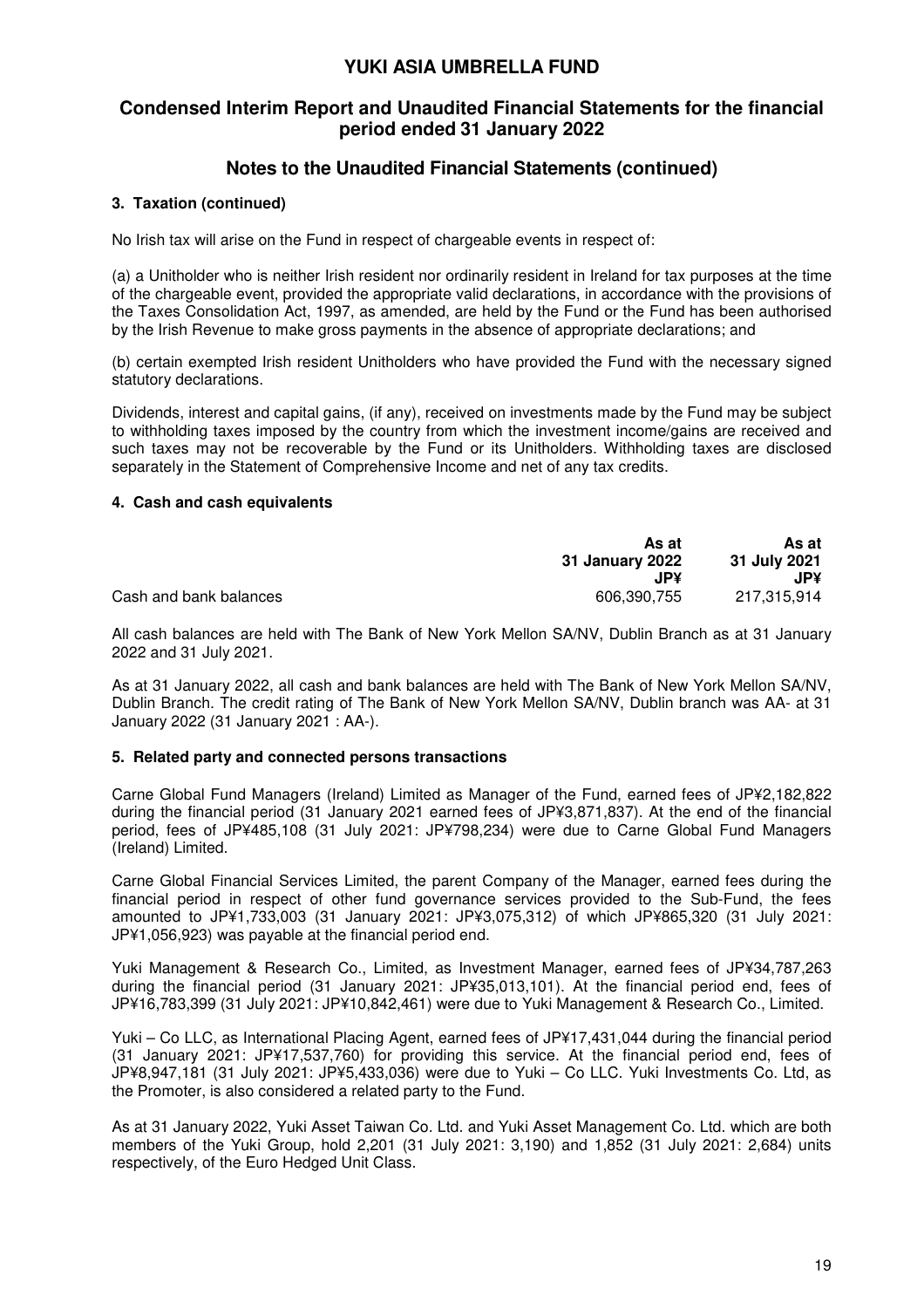# **Condensed Interim Report and Unaudited Financial Statements for the financial period ended 31 January 2022**

# **Notes to the Unaudited Financial Statements (continued)**

#### **5. Related party and connected persons transactions (continued)**

As at 31 January 2022, Yuki Select Strategies Fund, a related party to the Manager and Investment Manager, holds 19,732 shares in JPY Unit Class (31 January 2021: 20,990).

Clearstream Banking SA, Raiffeisen Bank International AG, Quintet Luxembourg Customers Account, Fundsettle EOC Nominees Limited and International Fund Services who are not otherwise related parties, are significant Unitholders based on each Unit Class in the Sub-Fund at the financial period end.

The Board of Directors are also considered to be related parties.

#### **Connected Persons Transactions**

Regulation 43(1) of the CBI UCITS Regulations "Restrictions of transactions with connected persons" states that "A responsible person shall ensure that any transaction between a UCITS and a connected person is conducted a) at arm's length; and b) in the best interest of the unit-holders of the UCITS".

As required under the CBI UCITS Regulation 81(4), the Board of Directors of the Manager, as responsible persons are satisfied that there are arrangements in place, evidenced by written procedures, to ensure that obligations set out in Regulation 43(1) are applied to all transactions with a connected person; and all transactions with a connected person that were entered into during the financial period to which the report relates, complied with the obligations that are prescribed by Regulation 43(1).

#### **6. Units in issue**

#### **Yuki Japan Rebounding Growth Fund**

|                        | <b>JPY Unit Class</b><br><b>Financial period</b><br>ended | <b>JPY Unit Class</b><br><b>Financial year</b><br>ended | <b>JPY Unit Class</b><br><b>Financial period</b><br>ended |
|------------------------|-----------------------------------------------------------|---------------------------------------------------------|-----------------------------------------------------------|
|                        | 31 January                                                | 31 July                                                 | 31 January                                                |
|                        | 2022                                                      | 2021                                                    | 2021                                                      |
| <b>Opening Balance</b> | 134,792                                                   | 177,277                                                 | 177,277                                                   |
| Subscriptions          | 8,353                                                     | 58,083                                                  | 32,993                                                    |
| Redemptions            | (11,247)                                                  | (100, 568)                                              | (34,965)                                                  |
| <b>Closing Balance</b> | 131,898                                                   | 134,792                                                 | 175,305                                                   |
|                        |                                                           |                                                         |                                                           |
|                        |                                                           |                                                         |                                                           |
|                        | <b>USD Hedged Unit</b>                                    | <b>USD Hedged Unit</b>                                  | <b>USD Hedged Unit</b>                                    |
|                        | <b>Class</b>                                              | <b>Class</b>                                            | <b>Class</b>                                              |
|                        | <b>Financial period</b>                                   | <b>Financial year</b>                                   | <b>Financial period</b>                                   |
|                        | ended                                                     | ended                                                   | ended                                                     |
|                        | 31 January                                                | 31 July                                                 | 31 January                                                |
|                        | 2022                                                      | 2021                                                    | 2021                                                      |
| <b>Opening Balance</b> | 6,237                                                     | 24,738                                                  | 24,738                                                    |
| Subscriptions          | 3,701                                                     | 2,222                                                   | 1,496                                                     |
| Redemptions            | (1, 864)                                                  | (20, 723)                                               | (18, 502)                                                 |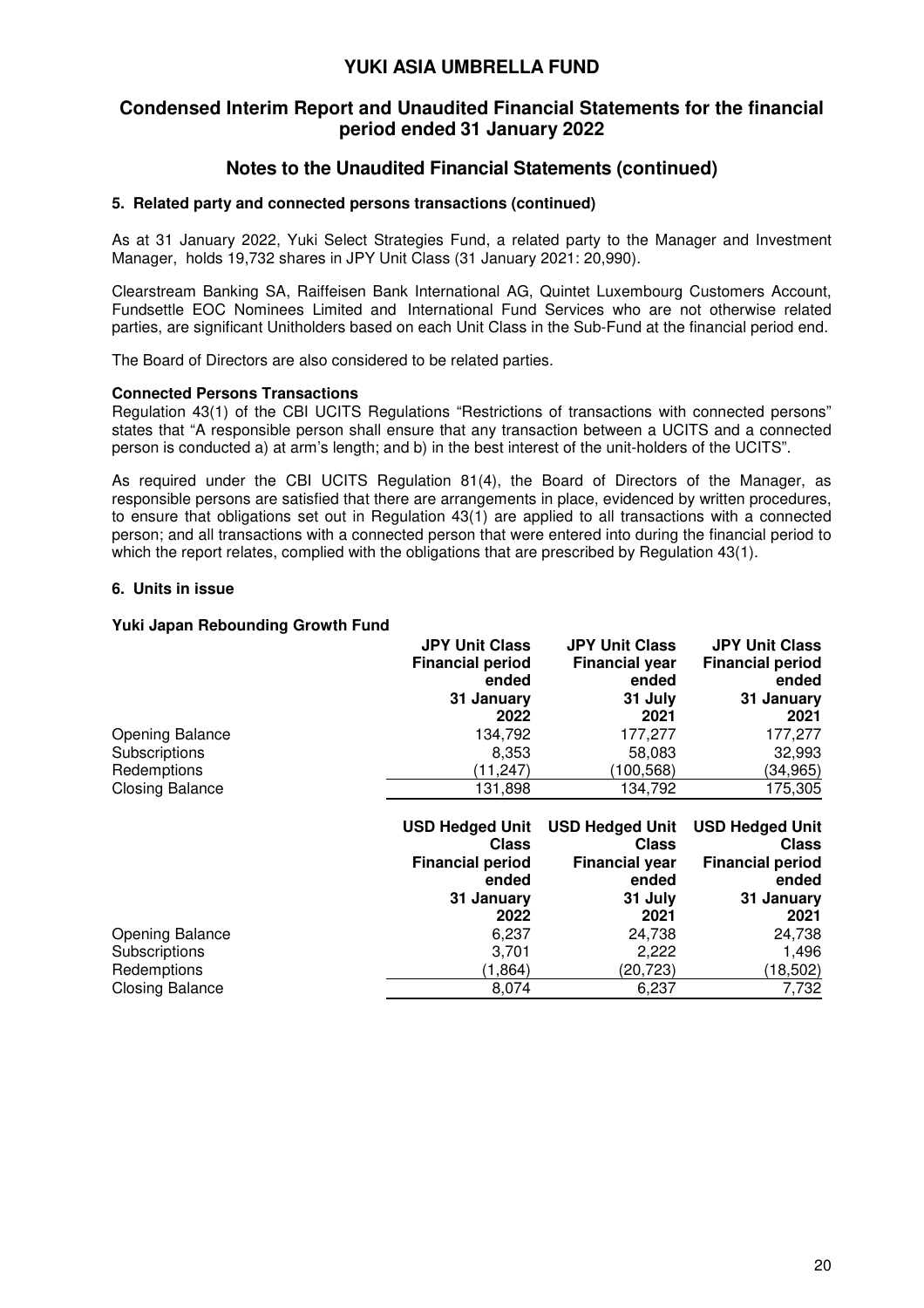# **Condensed Interim Report and Unaudited Financial Statements for the financial period ended 31 January 2022**

# **Notes to the Unaudited Financial Statements (continued)**

#### **6. Units in issue (continued)**

|                        | <b>Euro Hedged Unit</b><br><b>Class</b>                                             | <b>Euro Hedged Unit</b><br><b>Class</b>                                           | <b>Euro Hedged Unit</b><br><b>Class</b>                                             |
|------------------------|-------------------------------------------------------------------------------------|-----------------------------------------------------------------------------------|-------------------------------------------------------------------------------------|
|                        | <b>Financial period</b>                                                             | <b>Financial year</b>                                                             | <b>Financial period</b>                                                             |
|                        | ended                                                                               | ended                                                                             | ended                                                                               |
|                        | 31 January                                                                          | 31 July                                                                           | 31 January                                                                          |
|                        | 2022                                                                                | 2021                                                                              | 2021                                                                                |
| <b>Opening Balance</b> | 3,511                                                                               | 5,371                                                                             | 5,371                                                                               |
| Subscriptions          |                                                                                     | 152                                                                               | 152                                                                                 |
| Redemptions            |                                                                                     | (2,012)                                                                           | (190)                                                                               |
| <b>Closing Balance</b> | 3,511                                                                               | 3,511                                                                             | 5,333                                                                               |
|                        |                                                                                     |                                                                                   |                                                                                     |
|                        | <b>JPY Institutional</b><br><b>Unit Class 2</b><br><b>Financial period</b><br>ended | <b>JPY Institutional</b><br><b>Unit Class 2</b><br><b>Financial year</b><br>ended | <b>JPY Institutional</b><br><b>Unit Class 2</b><br><b>Financial period</b><br>ended |
|                        |                                                                                     | 31 July                                                                           |                                                                                     |
|                        | 31 January<br>2022                                                                  | 2021                                                                              | 31 January<br>2021                                                                  |
| <b>Opening Balance</b> | 2,807                                                                               | 2,807                                                                             | 2,807                                                                               |
| Subscriptions          |                                                                                     |                                                                                   |                                                                                     |
| Redemptions            |                                                                                     |                                                                                   |                                                                                     |

#### **7. Soft commission and directed brokerage arrangements**

There were no soft commission or directed brokerage arrangements in existence during the financial period under review, or in the prior financial year.

#### **8. Fair value estimation**

IFRS 13, "Fair value measurement", requires the Fund to classify fair value measurements using a fair value hierarchy that reflects the significance of the inputs used in making the measurements. The fair value hierarchy has the following levels:

- Level 1: Quoted market price (unadjusted) in an active market for an identical instrument.
- Level 2: Valuation techniques based on observable inputs, either directly (i.e. as prices) or indirectly (i.e. derived from prices). This category includes instruments valued using: quoted prices for identical or similar instruments in markets that are considered less than active including securities priced using quotations received from brokers, whenever available and considered reliable; or other valuation techniques where all significant inputs are directly or indirectly observable from market data.
- Level 3: Valuation techniques using significant unobservable inputs. This category includes all instruments where the valuation technique includes inputs not based on observable data and the unobservable inputs have a significant effect on the instrument's valuation. This category includes instruments that are valued based on quoted prices for similar instruments where significant unobservable adjustments or assumptions are required to reflect differences between the instruments.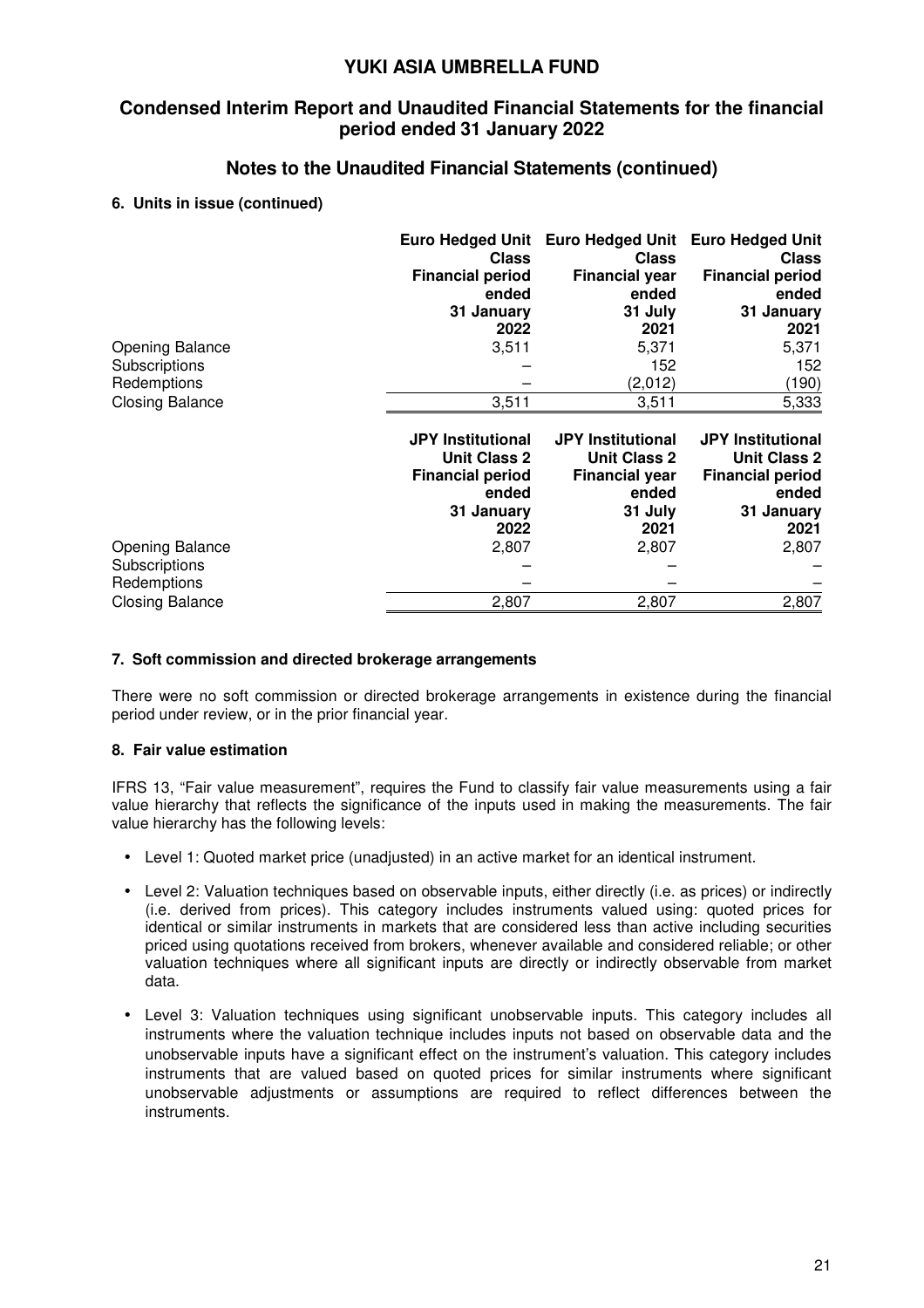# **Condensed Interim Report and Unaudited Financial Statements for the financial period ended 31 January 2022**

# **Notes to the Unaudited Financial Statements (continued)**

#### **8. Fair value estimation (continued)**

The level in the fair value hierarchy within which the fair value measurement is categorised in its entirety is determined on the basis of the lowest level input that is significant to the fair value measurement in its entirety. For this purpose, the significance of an input is assessed against the fair value measurement in its entirety.

If a fair value measurement uses observable inputs that require significant adjustment based on unobservable inputs, that measurement is a level 3 measurement. Assessing the significance of a particular input to the fair value measurement in its entirety requires judgement, considering factors specific to the asset or liability. The determination of what constitutes 'observable' requires significant judgement by the Fund.

For each class of assets and liabilities not measured at fair value in the Statement of Financial Position but for which fair value is disclosed, IFRS 13 requires the Fund to disclose the level within the fair value hierarchy which the fair value measurement would be categorised and a description of the valuation technique and inputs used in the technique. Assets and liabilities not carried at fair value are carried at amortised cost; their carrying values are a reasonable approximation of fair value.

Cash and cash equivalents include deposits held with banks and other short-term investments in an active market and they are categorised as Level 1.

Receivables and payables represent contract amounts and obligations due to/due by the Fund. All receivable and payable balances are categorised as Level 2.

The Fund considers observable data to be that market data that is readily available, regularly distributed or updated, reliable and verifiable, not proprietary, and provided by independent sources that are actively involved in the relevant market.

All financial assets at fair value through profit or loss were classified in Level 1, with the exception of forward foreign currency exchange contracts which were classified as Level 2 for the financial period ended 31 January 2022 and financial year ended 31 July 2021.

Transfers between levels of the fair value hierarchy are deemed to have occurred at the end of the financial period and are deemed to have occurred when the pricing source or methodology used to price an investment has changed which triggers a change in level as defined under IFRS 13. During the financial period, there were no significant transfers between levels of the fair value hierarchy from 31 July 2021 to 31 January 2022.

#### **9. Efficient portfolio management**

The Fund may, on behalf of each Sub-Fund and subject to the conditions and within the limits laid down by the Central Bank of Ireland, employ techniques and instruments relating to transferable securities for efficient portfolio management purposes. Transactions for the purposes of efficient portfolio management maybe undertaken with a view to achieving a reduction in risk, a reduction in costs or an increase in capital or income returns to a Sub-Fund and may not be speculative in nature.

These techniques and instruments may include investments in financial derivative instruments such as futures (which may be used to manage interest rate risk), options (which may be used to achieve cost efficiencies, for example where the acquisition of the option is more cost effective than purchasing of the underlying asset), swaps and forward currency exchange contracts (both of which may be used to manage currency risk against the base currency of a Sub-Fund and/or any functional currency of a Sub-Fund). Such techniques and instruments will be utilised in accordance with the requirements of the Central Bank of Ireland. New techniques and instruments may be developed which may be suitable for use by the Fund and the Fund (subject as aforesaid) may employ such techniques and instruments. A Sub-Fund may enter into stock lending, repurchase and/or reverse repurchase agreements for the purposes of efficient portfolio management in accordance with the provisions of the UCITS Regulations.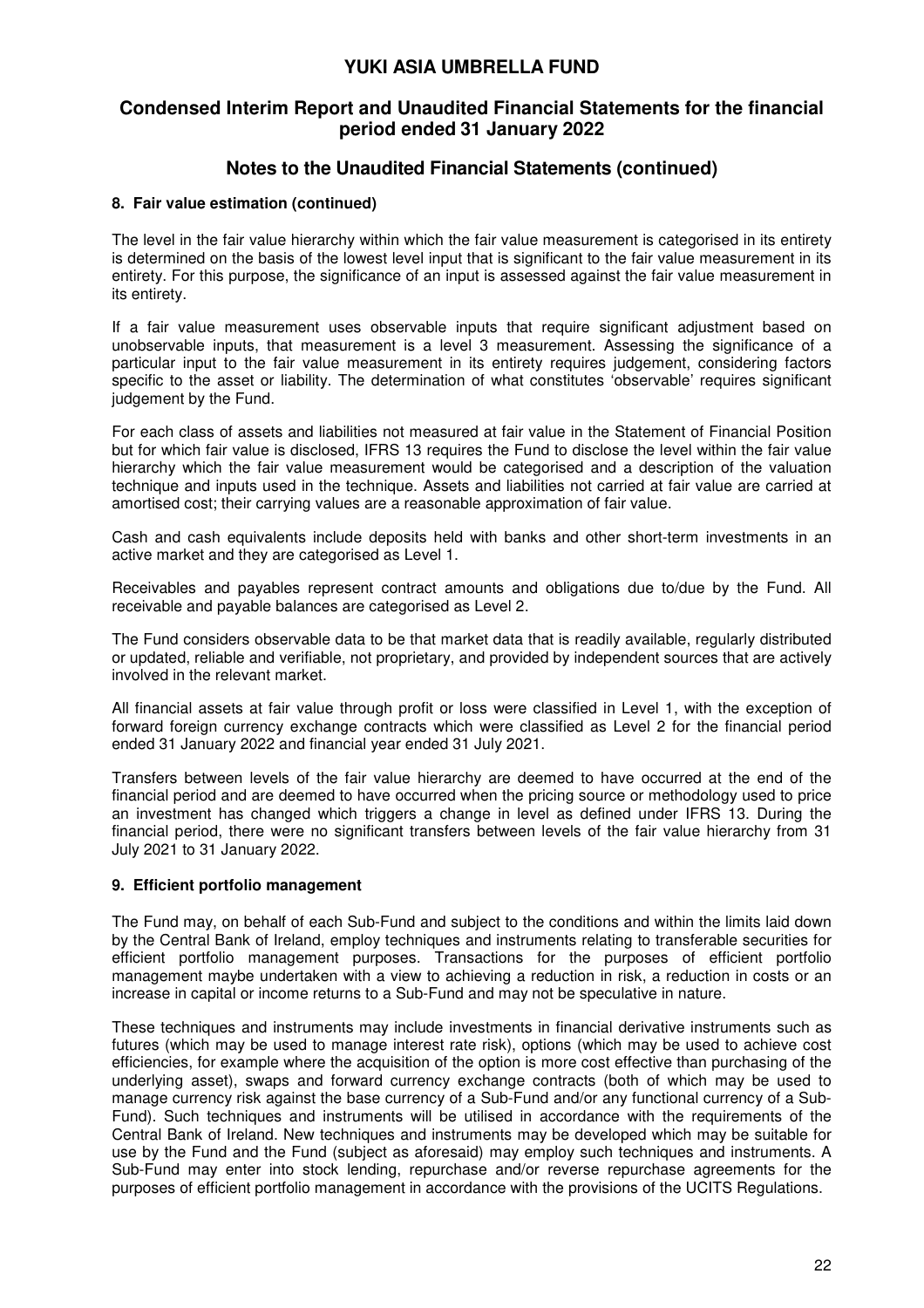# **Condensed Interim Report and Unaudited Financial Statements for the financial period ended 31 January 2022**

# **Notes to the Unaudited Financial Statements (continued)**

#### **9. Efficient portfolio management (continued)**

The Sub-Fund did not use financial derivative instruments with the exception of forward foreign currency exchange contracts during the financial period.

Details of forward foreign currency exchange contracts as at the financial period end are reflected within the Schedule of Investments. Gains and losses related to forward foreign currency exchange contracts are reflected in the Statement of Comprehensive Income.

#### **Offsetting**

There are no offsetting agreements in place for the Fund, therefore the Sub-Fund has not offset any derivative positions in the Statement of Financial Position, all are shown gross.

#### **10. Exchange rates**

As all assets and liabilities held at the financial period end are denominated in Japanese Yen, no exchange rates have been used for translation purposes.

In respect of certain fees paid during the financial period and outstanding payables at the financial period end the following exchange rates apply:

#### **Period/Year end exchange rates**

|                          | As at<br>31 January 2022                                | As at<br>31 July 2021                            |
|--------------------------|---------------------------------------------------------|--------------------------------------------------|
| Euro<br><b>US Dollar</b> | 128.900929<br>115.504998                                | 130.455673<br>109.604992                         |
| Average exchange rates   |                                                         |                                                  |
|                          | <b>Financial period ended</b><br><b>31 January 2022</b> | <b>Financial period ended</b><br>31 January 2021 |

| Euro      | 129.821843 | 124.937531 |
|-----------|------------|------------|
| US Dollar | 112.590957 | 104.744946 |

#### **11. Contingent liabilities**

As at 31 January 2022 and 31 July 2021, the Fund did not have any contingent liabilities.

#### **12. Significant events during the financial period**

The outbreak of Coronavirus (COVID-19), declared by the World Health Organisation as a global pandemic on the 11 March 2020, impacted many aspects of daily life and the global economy. Travel, movement and operational restrictions were implemented by many countries. While many economies globally are re-opening as the rate of vaccination against coronavirus picks up, the pace of both vaccination and reopening can vary quite dramatically from country to country and can be reversed unexpectedly. As a result, there continues to be potential unforeseen economic consequences from this virus which has impacted the global economy since February 2020, and market reaction to such consequences could be rapid and unpredictable. The Directors are continuing to utilise business continuity and resilience processes with the objective of mitigating the impact of COVID-19.

Effective 28 September 2021, Mr. Christophe Douche was appointed as a Director of the Manager and the appointment was approved by the Central Bank of Ireland effective that date.

Effective 22 December 2021, a new Prospectus was approved by the Central Bank.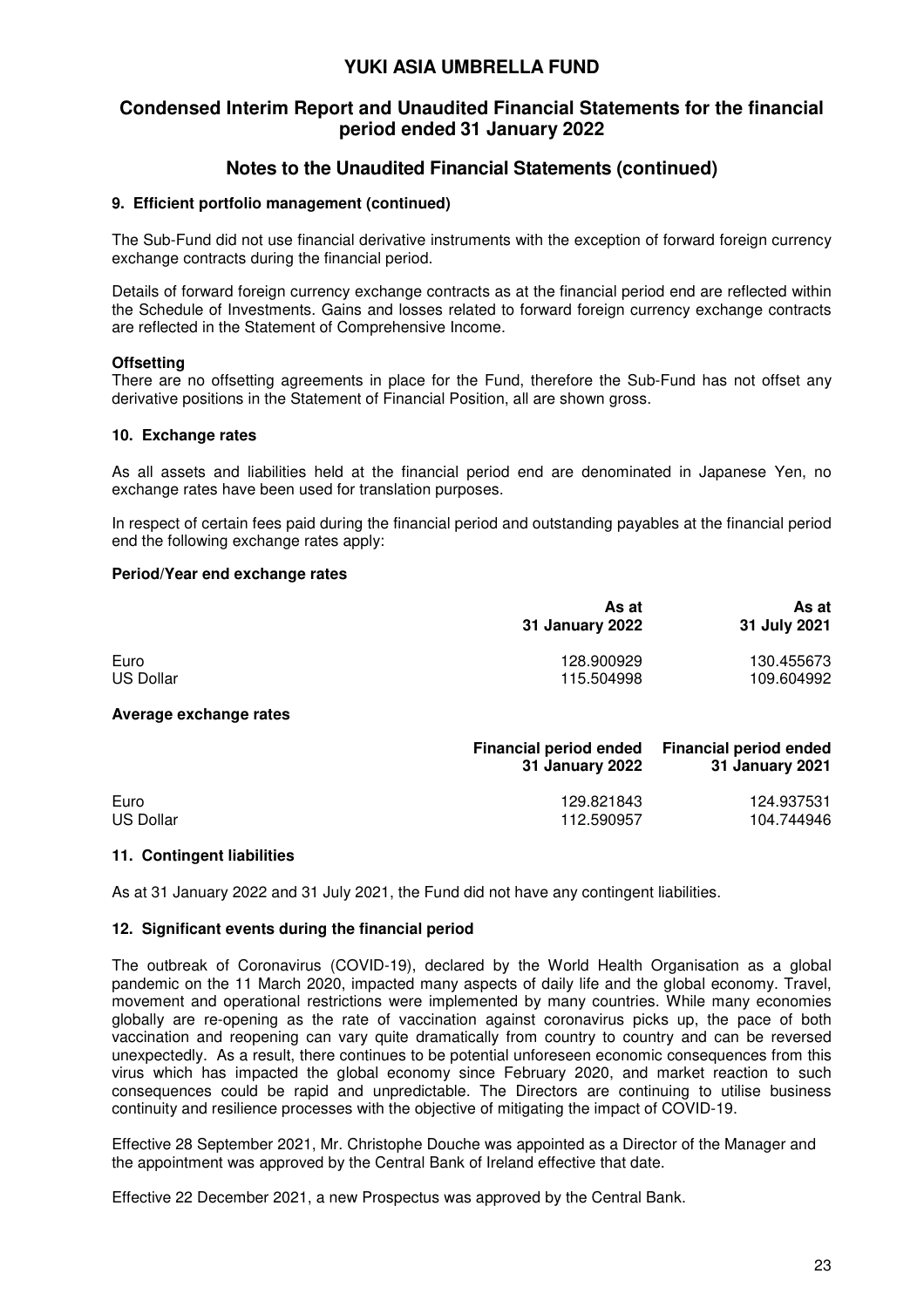# **Condensed Interim Report and Unaudited Financial Statements for the financial period ended 31 January 2022**

# **Notes to the Unaudited Financial Statements (continued)**

## **12. Significant events during the financial period (continued)**

There were no other significant events affecting the Fund or Sub-Fund during the financial period.

#### **13. Significant events after the financial period end**

There were no significant events affecting the Fund or the Sub-Fund after the financial period end.

#### **14. Approval of the Condensed Interim Report and Unaudited Financial Statements**

The Condensed Interim Report and Unaudited Financial Statements was approved by the Board of Directors of the Manager on 24 March 2022.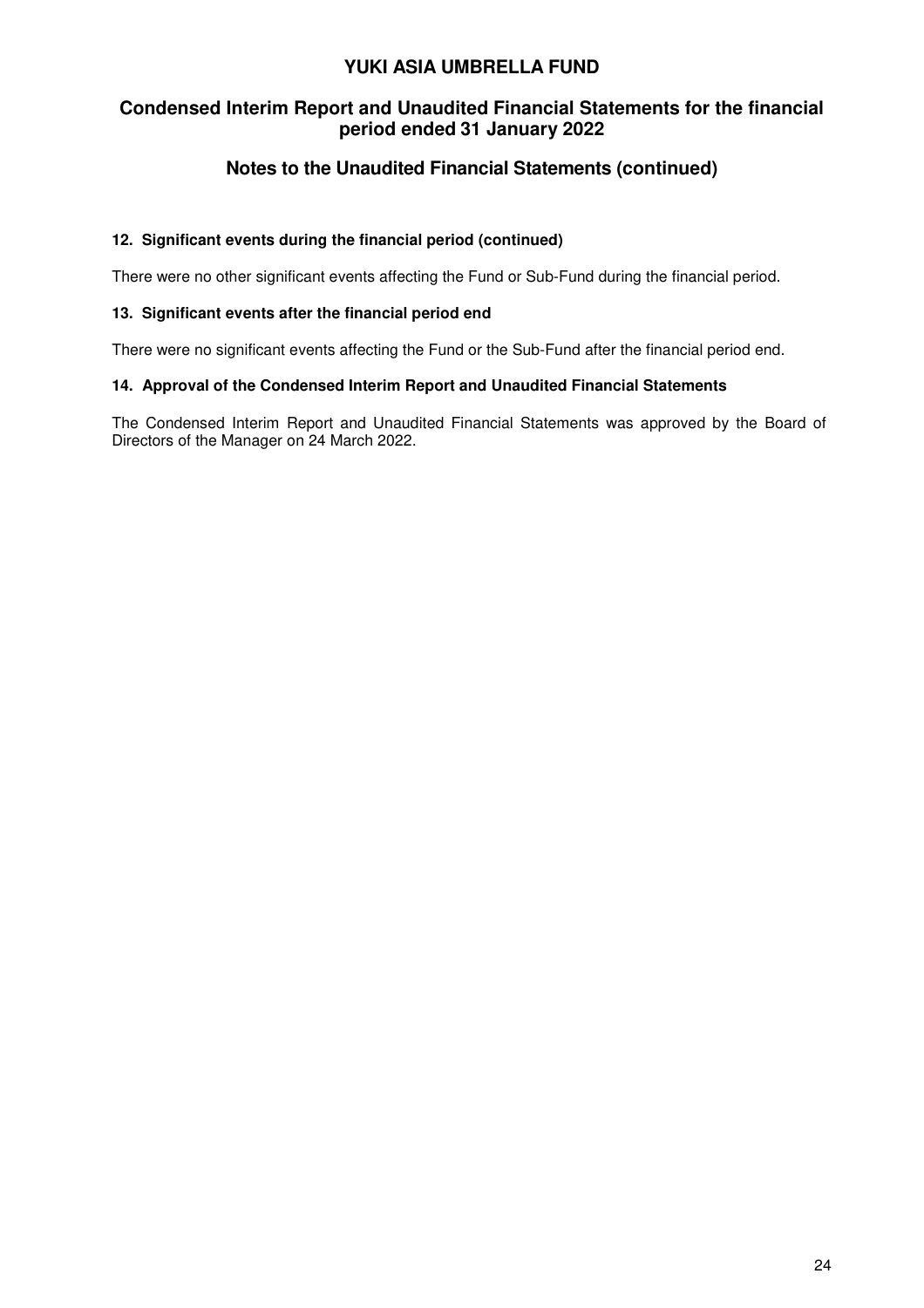# **Condensed Interim Report and Unaudited Financial Statements for the financial period ended 31 January 2022**

#### **Schedule of Significant Portfolio Changes**

#### **For the financial period ended 31 January 2022**

| <b>Major Purchases</b>        | Cost JP¥    |
|-------------------------------|-------------|
| DMG Mori Co Ltd               | 261,803,866 |
| Marui Group Co Ltd            | 228,350,278 |
| Maruwa Co Ltd/Aichi           | 213,682,790 |
| Shimano Inc                   | 197,423,687 |
| Sony Group Corp               | 161,490,392 |
| Kintetsu World Express Inc    | 142,495,970 |
| Taiyo Yuden Co Ltd            | 142,108,144 |
| Seiren Co Ltd                 | 135,472,953 |
| Central Japan Railway Co      | 133,370,546 |
| Daishinku Corp                | 131,677,683 |
| Nippon Yusen KK               | 130,797,306 |
| Mitsui OSK Lines Ltd          | 130,272,805 |
| <b>Dexerials Corp</b>         | 125,267,141 |
| Kawasaki Kisen Kaisha Ltd     | 116,608,627 |
| Denso Corp                    | 110,067,139 |
| Mitsubishi Corp               | 108,540,396 |
| Mitsui & Co Ltd               | 108,192,974 |
| <b>Toyota Tsusho Corp</b>     | 106,517,040 |
| Renesas Electronics Corp      | 106,211,000 |
| Subaru Corp                   | 105,149,534 |
| <b>NGK Insulators Ltd</b>     | 104,873,130 |
| Round One Corp                | 104,067,948 |
| Aisin Corp                    | 103,647,884 |
| Nissan Chemical Corp          | 101,677,721 |
| Fujitsu Ltd                   | 100,956,857 |
| <b>ITOCHU Corp</b>            | 99,362,479  |
| Bandai Namco Holdings Inc     | 98,890,437  |
| Sumitomo Metal Mining Co Ltd  | 98,142,538  |
| West Japan Railway Co         | 95,673,323  |
| UT Group Co Ltd               | 94,495,828  |
| SHO-BOND Holdings Co Ltd      | 92,525,163  |
| Tera Probe Inc                | 91,086,882  |
| Yokogawa Bridge Holdings Corp | 88,407,338  |

Material portfolio changes are defined as aggregate purchases of a security exceeding one percent of the total value of purchases for the financial period or aggregate sales of a security exceeding one percent of the total value of sales for the financial period. At a minimum, the 20 largest purchases and 20 largest sales must be disclosed.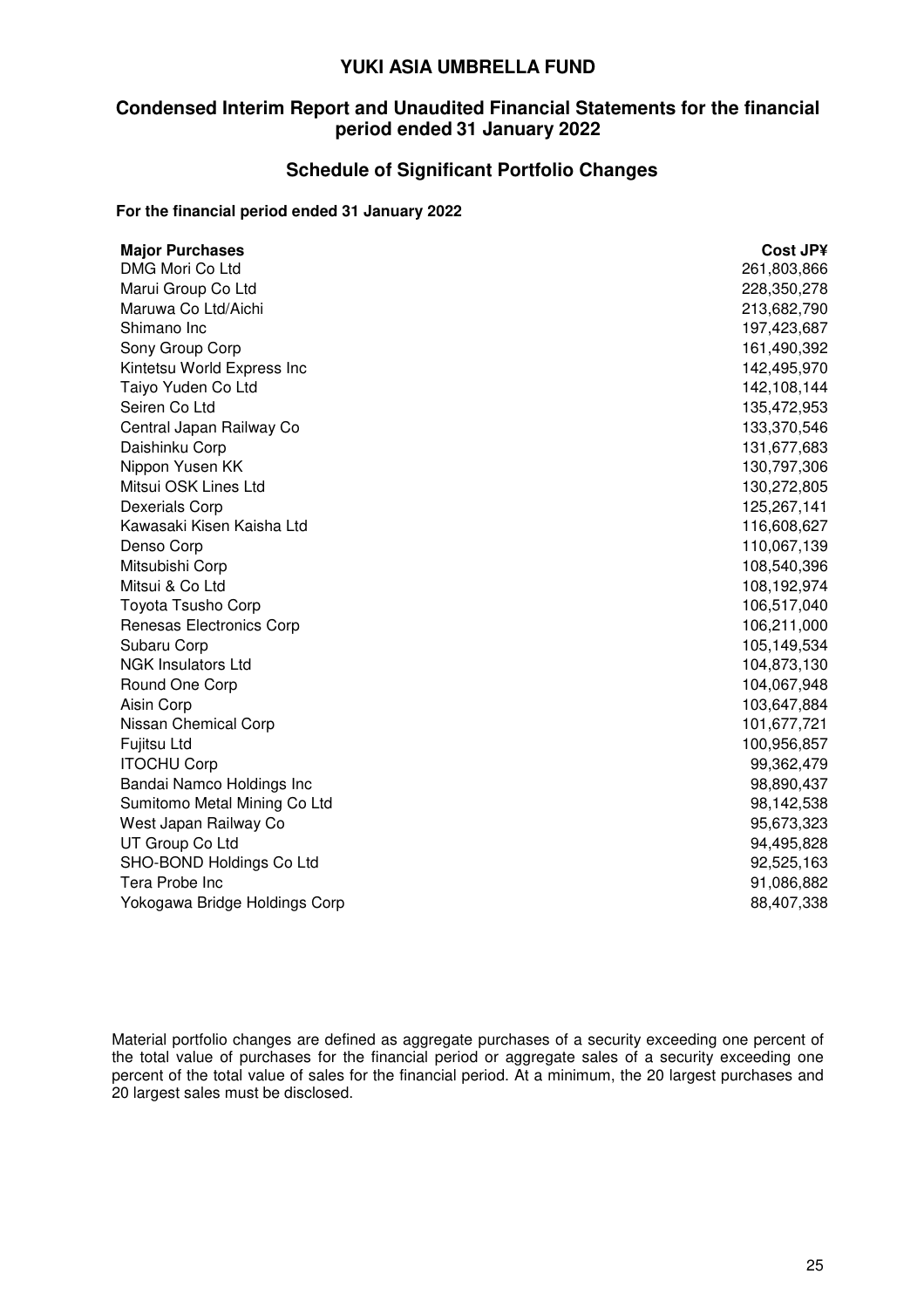# **Condensed Interim Report and Unaudited Financial Statements for the financial period ended 31 January 2022**

# **Schedule of Significant Portfolio Changes (continued)**

## **For the financial period ended 31 January 2022**

| <b>Major Sales</b>                | <b>Proceeds JP¥</b> |
|-----------------------------------|---------------------|
| Aisin Corp                        | 220,625,045         |
| <b>Ferrotec Holdings Corp</b>     | 196,420,500         |
| Asahi Kasei Corp                  | 187,958,389         |
| <b>Isuzu Motors Ltd</b>           | 185,275,198         |
| <b>NGK Insulators Ltd</b>         | 177,087,687         |
| Nintendo Co Ltd                   | 168,830,084         |
| Lasertec Corp (Units)             | 156,836,226         |
| Sanyo Denki Co Ltd                | 156,199,991         |
| Capcom Co Ltd                     | 154,253,815         |
| Nippon Yusen KK                   | 142,840,704         |
| Outsourcing Inc                   | 139,223,386         |
| <b>NTT Data Corp</b>              | 135,570,319         |
| Mitsui OSK Lines Ltd              | 135,422,870         |
| Fujitsu Ltd                       | 135,247,149         |
| Kawasaki Kisen Kaisha Ltd         | 126,527,667         |
| <b>Tokyo Electron Ltd</b>         | 120,449,361         |
| Daishinku Corp                    | 118,598,898         |
| Central Japan Railway Co          | 115,719,413         |
| <b>Olympus Corp</b>               | 108,532,491         |
| TIS Inc                           | 105,389,446         |
| Shimano Inc                       | 103,919,260         |
| DMG Mori Co Ltd                   | 100,779,043         |
| <b>ITOCHU Corp</b>                | 100,294,554         |
| Shinko Electric Industries Co Ltd | 95,881,414          |
| Pan Pacific International Hold    | 89,429,919          |
| Nippon Steel Corp                 | 89,359,801          |
| Toyota Tsusho Corp                | 89,252,214          |
| <b>Towa Corp</b>                  | 88,065,123          |

Material portfolio changes are defined as aggregate purchases of a security exceeding one percent of the total value of purchases for the financial period or aggregate sales of a security exceeding one percent of the total value of sales for the financial period. At a minimum, the 20 largest purchases and 20 largest sales must be disclosed.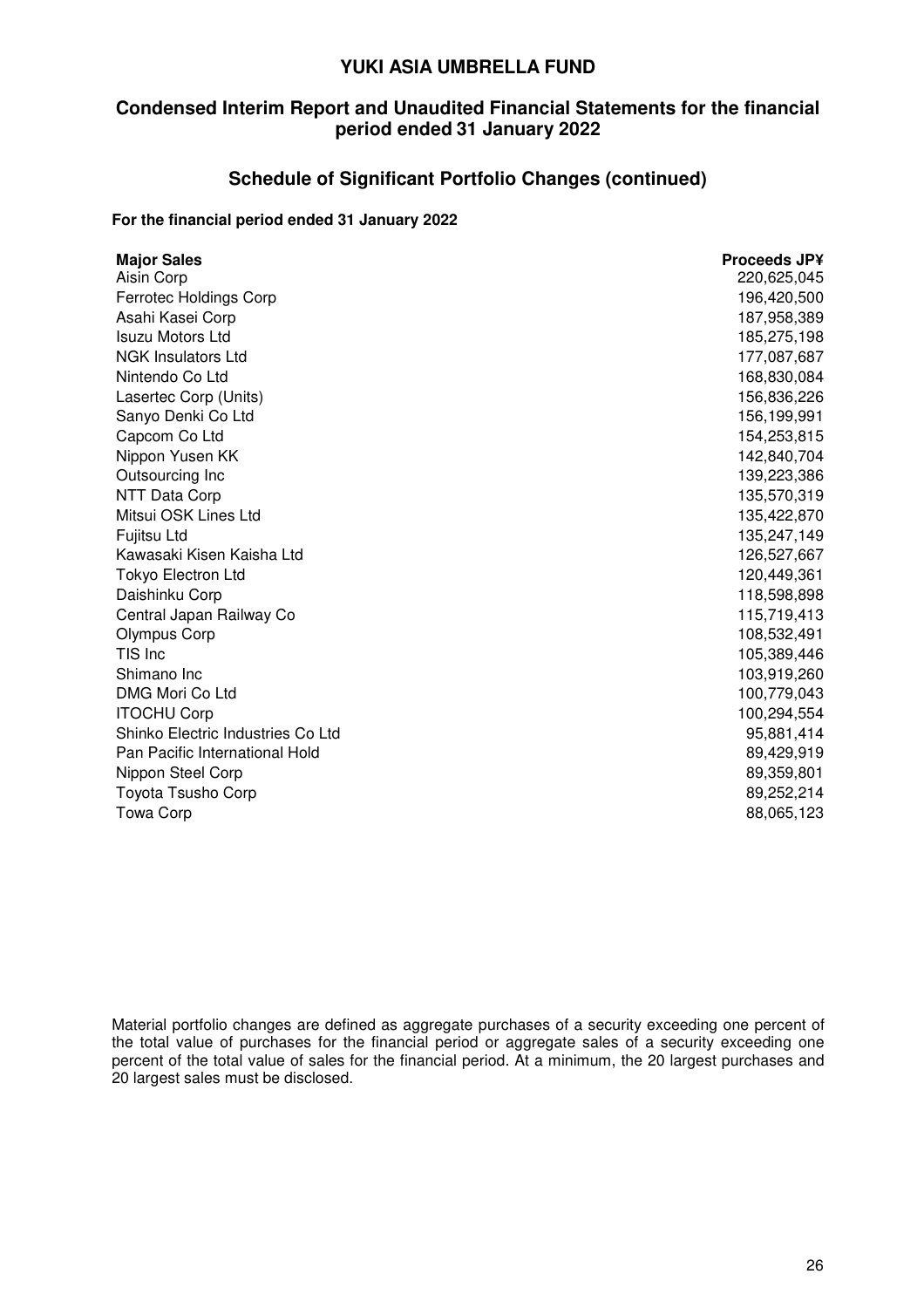# **Condensed Interim Report and Unaudited Financial Statements for the financial period ended 31 January 2022**

## **Other Information**

#### **Promoter**

Yuki Investments Co. Ltd Sun Dwell #301 3-23-10 Nishi-ochiai Shinjuku-ku Tokyo 161-0031 Japan

#### **Manager**

Carne Global Fund Managers (Ireland) Limited 2<sup>nd</sup> Floor Block E, Iveagh Court Harcourt Road Dublin 2 Ireland

#### **Directors of Carne Global Fund Managers (Ireland) Limited**

Teddy Otto (German) Michael Bishop (British)\* Sarah Murphy (Irish) Neil Clifford (Irish) David McGowan (Irish) Elizabeth Beazley (Irish) Christophe Douche (French) (Appointed 28 September 2021)

\* Independent non-executive Director

#### **Company Secretary to the Manager**

Carne Global Financial Services Limited 2<sup>nd</sup> Floor Block E, Iveagh Court Harcourt Road Dublin 2 Ireland

#### **Investment Manager**

Yuki Management & Research Co., Limited Tanaka Yaesu Building 1-5-15 Yaesu, Chuo-Ku Tokyo 103-0028 Japan

#### **Administrator, Registrar and Transfer Agent**

BNY Mellon Fund Services (Ireland) Designated Activity Company One Dockland Central Guild Street **IFSC** Dublin 1 Ireland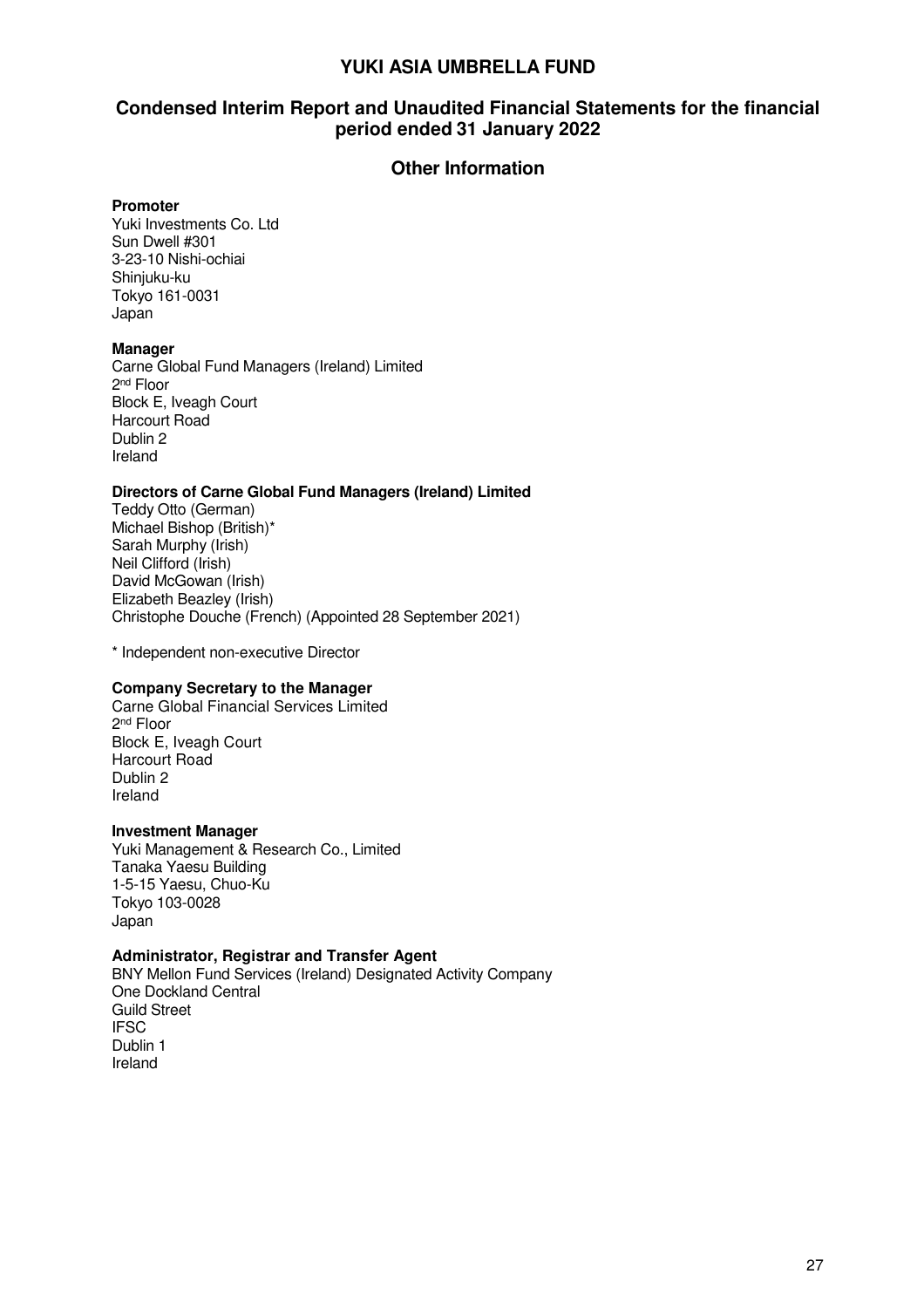# **Condensed Interim Report and Unaudited Financial Statements for the financial period ended 31 January 2022**

## **Other Information (continued)**

#### **Legal and Tax Advisers in Ireland**

Dillon Eustace 33 Sir John Rogerson's Quay Dublin 2 Ireland

#### **Legal Advisers in Japan**

Mori Hamada Matsumoto Marunouchi Park Building 2-6-1, Marunouchi Chiyoda-ku Tokyo 100-8222 Japan

#### **Trustee and Depositary**

The Bank of New York Mellon SA/NV, Dublin Branch Riverside Two Sir John Rogerson's Quay Grand Canal Dock Dublin 2 Ireland

#### **Independent Auditors**

Deloitte Ireland LLP Chartered Accountants and Statutory Audit Firm Deloitte & Touche House 29 Earlsfort Terrace Dublin 2 Ireland

#### **Investment Advisory Council**

Mr. Magoyuki Oshitani Mr. Magotaka Oshitani Mr. Jeff Collett

#### **Placing Agents**

Yuki - Co. LLC 2173 Walker Lane Salt Lake City Utah 84117 United States of America

#### **Placing Agent in Japan**

The Bank of New York Mellon Securities Company Japan Ltd. Marunouchi Trust Tower Main 1-8-3 Marunouchi Chiyoda-ku Tokyo 100-0005 Japan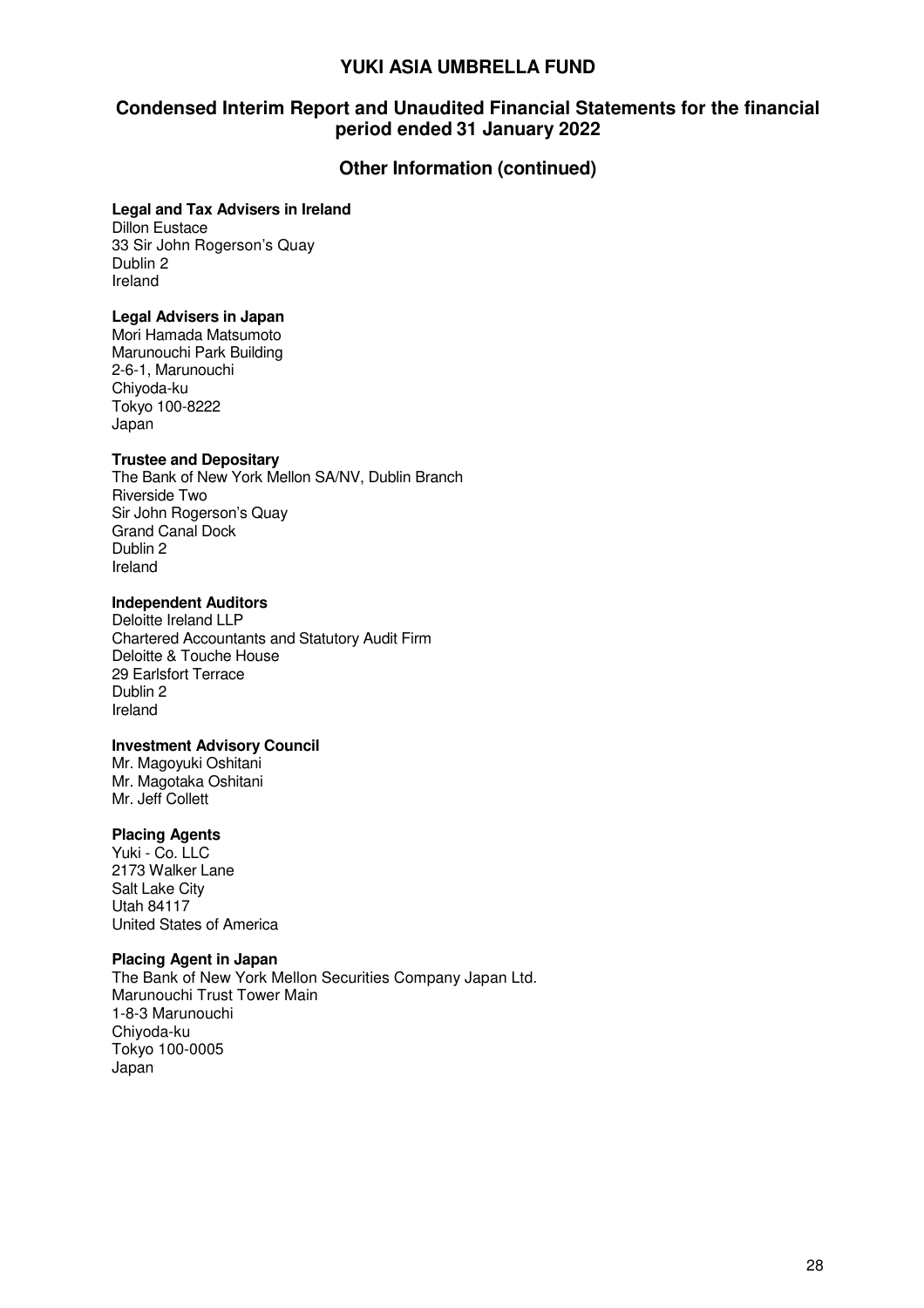# **Condensed Interim Report and Unaudited Financial Statements for the financial period ended 31 January 2022**

# **Other Information (continued)**

## **Listing Agent**

Dillon Eustace 33 Sir John Rogerson's Quay Dublin 2 Ireland